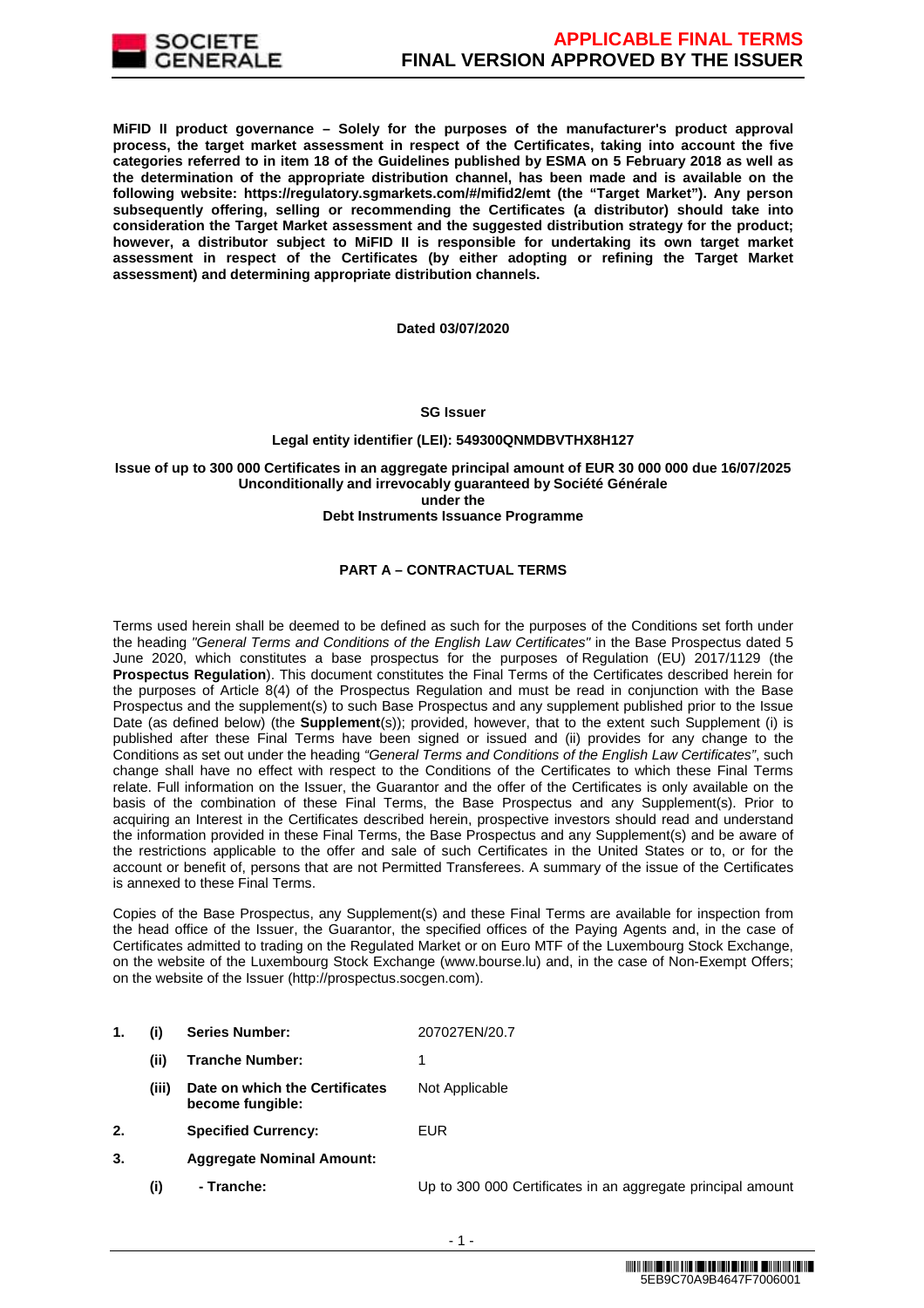

of EUR 30 000 000

|     | (ii)  | - Series:                                                                               | Up to 300 000 Certificates in an aggregate principal amount<br>of EUR 30 000 000                                                                             |
|-----|-------|-----------------------------------------------------------------------------------------|--------------------------------------------------------------------------------------------------------------------------------------------------------------|
| 4.  |       | <b>Issue Price:</b>                                                                     | EUR 100 per Certificate of EUR 100 Specified Denomination                                                                                                    |
| 5.  |       | <b>Specified Denomination(s):</b>                                                       | <b>EUR 100</b>                                                                                                                                               |
| 6.  | (i)   | <b>Issue Date:</b><br>(DD/MM/YYYY)                                                      | 31/07/2020                                                                                                                                                   |
|     | (ii)  | <b>Interest Commencement Date:</b>                                                      | Not Applicable                                                                                                                                               |
| 7.  |       | <b>Final Exercise Date:</b><br>(DD/MM/YYYY)                                             | 16/07/2025                                                                                                                                                   |
| 8.  |       | <b>Governing law:</b>                                                                   | English law                                                                                                                                                  |
| 9.  | (i)   | <b>Status of the Certificates:</b>                                                      | Unsecured                                                                                                                                                    |
|     | (ii)  | Date of corporate authorisation<br>obtained for the issuance of<br><b>Certificates:</b> | Not Applicable                                                                                                                                               |
|     | (iii) | <b>Type of Structured Certificates:</b>                                                 | <b>Index Linked Certificates</b>                                                                                                                             |
|     |       |                                                                                         | The provisions of the following Additional Terms and<br>Conditions apply:<br>Additional<br>Conditions<br>Terms<br>for<br>Index Linked<br>and<br>Certificates |
|     | (iv)  | <b>Reference of the Product</b>                                                         | 3.3.4 with Option 4 applicable as described in the Additional<br>Terms and Conditions relating to Formulae                                                   |
| 10. |       | <b>Interest Basis:</b>                                                                  | See section "PROVISIONS RELATING TO INTEREST (IF<br>ANY) PAYABLE" below.                                                                                     |
| 11. |       | <b>Redemption/Payment Basis:</b>                                                        | See section "PROVISIONS RELATING TO REDEMPTION"<br>below.                                                                                                    |
| 12. |       | Issuer's/Certificateholders'<br>redemption option:                                      | See section "PROVISIONS RELATING TO REDEMPTION"<br>below.                                                                                                    |

# **PROVISIONS RELATING TO INTEREST (IF ANY) PAYABLE**

| 13. | <b>Fixed Rate Certificate</b><br><b>Provisions:</b>          | Not Applicable                                                          |
|-----|--------------------------------------------------------------|-------------------------------------------------------------------------|
| 14. | <b>Floating Rate Certificate</b><br><b>Provisions:</b>       | Not Applicable                                                          |
| 15. | <b>Structured Interest Certificate</b><br><b>Provisions:</b> | Not Applicable                                                          |
| 16. | <b>Zero Coupon Certificate</b><br><b>Provisions:</b>         | Not Applicable                                                          |
|     | <b>PROVISIONS RELATING TO REDEMPTION</b>                     |                                                                         |
| 17. | Redemption at the option of the<br><b>Issuer:</b>            | Not Applicable                                                          |
| 18. | Redemption at the option of the<br>Certificateholders:       | Not Applicable                                                          |
| 19. | <b>Automatic Early Redemption:</b>                           | Applicable as per Condition 5.10 of the General Terms and<br>Conditions |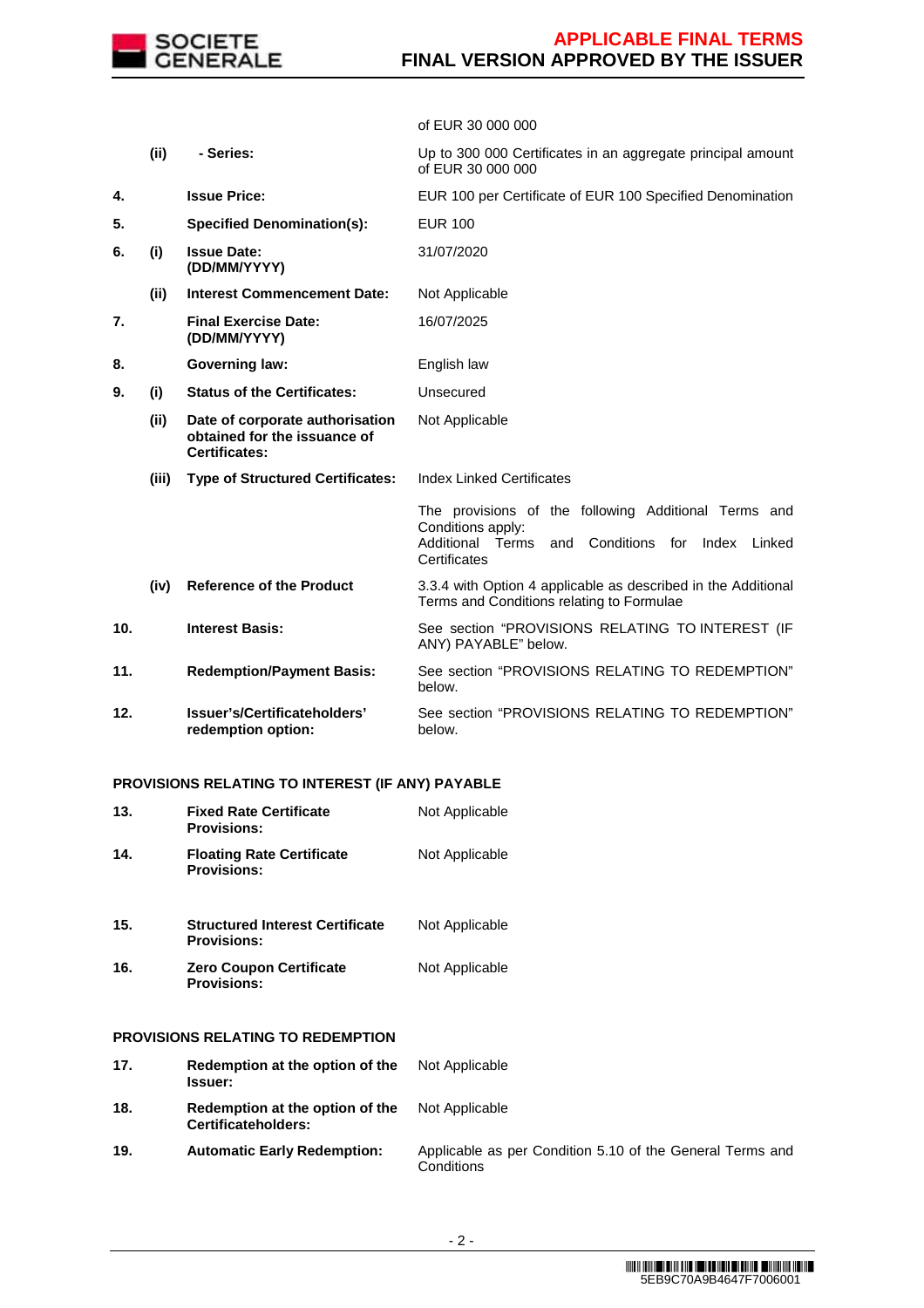

|     | (i)   | <b>Automatic Early Redemption</b><br>Amount(s):                                                                                                                                                                                  | Unless previously redeemed, if an Automatic Early<br>Redemption Event has occurred, then the Issuer shall<br>redeem early the Certificates on Automatic<br>Early<br>Redemption Date(i) (i from 1 to 9) in accordance with the<br>following provisions in respect of each Certificate: |
|-----|-------|----------------------------------------------------------------------------------------------------------------------------------------------------------------------------------------------------------------------------------|---------------------------------------------------------------------------------------------------------------------------------------------------------------------------------------------------------------------------------------------------------------------------------------|
|     |       |                                                                                                                                                                                                                                  | Automatic Early Redemption Amount(i)<br>$=$ Specified<br>Denomination x $(100\% + i \times 7.8\%)$                                                                                                                                                                                    |
|     |       |                                                                                                                                                                                                                                  | Definitions relating to the Automatic Early Redemption<br>Amount are set out in paragraph 27(ii) "Definitions relating to<br>the Product".                                                                                                                                            |
|     | (ii)  | <b>Automatic Early Redemption</b><br>Date(s):<br>(DD/MM/YYYY)                                                                                                                                                                    | Automatic Early Redemption Date(i)<br>(i from 1 to<br>9): 18/01/2021;<br>19/07/2021;<br>17/01/2022;<br>18/07/2022;<br>17/01/2023;<br>17/07/2023;<br>17/01/2024;<br>17/07/2024;<br>17/01/2025                                                                                          |
|     | (iii) | <b>Automatic Early Redemption</b><br>Event:                                                                                                                                                                                      | is deemed to have occurred, as determined by the<br>Calculation Agent, if on a Valuation Date(i) (i from 1 to 9),<br>Performance(i) is higher than or equal to 0%                                                                                                                     |
| 20. |       | <b>Final Exercice Amount:</b>                                                                                                                                                                                                    | Unless previously redeemed, the Issuer shall redeem the<br>Certificates on the Final Exercise Date, in accordance with<br>the following provisions in respect of each Certificate:                                                                                                    |
|     |       |                                                                                                                                                                                                                                  | Scenario 1:                                                                                                                                                                                                                                                                           |
|     |       |                                                                                                                                                                                                                                  | If on Valuation Date(10), Performance(10) is higher than or<br>equal to 0%, then:                                                                                                                                                                                                     |
|     |       |                                                                                                                                                                                                                                  | Final Exercice Amount = Specified Denomination x $100\% +$<br>10 x 7.8%]                                                                                                                                                                                                              |
|     |       |                                                                                                                                                                                                                                  | Scenario 2:                                                                                                                                                                                                                                                                           |
|     |       |                                                                                                                                                                                                                                  | If on Valuation Date(10), Performance(10) is lower than 0%<br>and Performance(10) is higher than or equal to -20.0%,<br>then:                                                                                                                                                         |
|     |       |                                                                                                                                                                                                                                  | Final Exercice Amount = Specified Denomination x [100%]                                                                                                                                                                                                                               |
|     |       |                                                                                                                                                                                                                                  | Scenario 3:                                                                                                                                                                                                                                                                           |
|     |       |                                                                                                                                                                                                                                  | If on Valuation Date(10), Performance(10) is lower than -<br>20.0%, then:                                                                                                                                                                                                             |
|     |       |                                                                                                                                                                                                                                  | Final Exercice Amount = Specified Denomination x (100% +<br>Performance(10))                                                                                                                                                                                                          |
|     |       |                                                                                                                                                                                                                                  | Definitions relating to the Final Exercice Amount are set out<br>in paragraph 27(ii) "Definitions relating to the Product".                                                                                                                                                           |
| 21. |       | <b>Physical Delivery Certificates</b><br><b>Provisions:</b>                                                                                                                                                                      | Not Applicable                                                                                                                                                                                                                                                                        |
| 22. |       | <b>Credit Linked Certificates</b><br><b>Provisions:</b>                                                                                                                                                                          | Not Applicable                                                                                                                                                                                                                                                                        |
| 23. |       | <b>Bond Linked Certificates</b><br><b>Provisions:</b>                                                                                                                                                                            | Not Applicable                                                                                                                                                                                                                                                                        |
| 24. |       | Trigger redemption at the option<br>of the Issuer:                                                                                                                                                                               | Not Applicable                                                                                                                                                                                                                                                                        |
| 25. |       | <b>Early Redemption for tax</b><br>reasons, special tax reasons,<br>regulatory reasons, Force<br>Majeure Event, Event of Default,<br>or at the option of the<br><b>Calculation Agent pursuant to</b><br>the Additional Terms and | Early Redemption Amount: Market Value                                                                                                                                                                                                                                                 |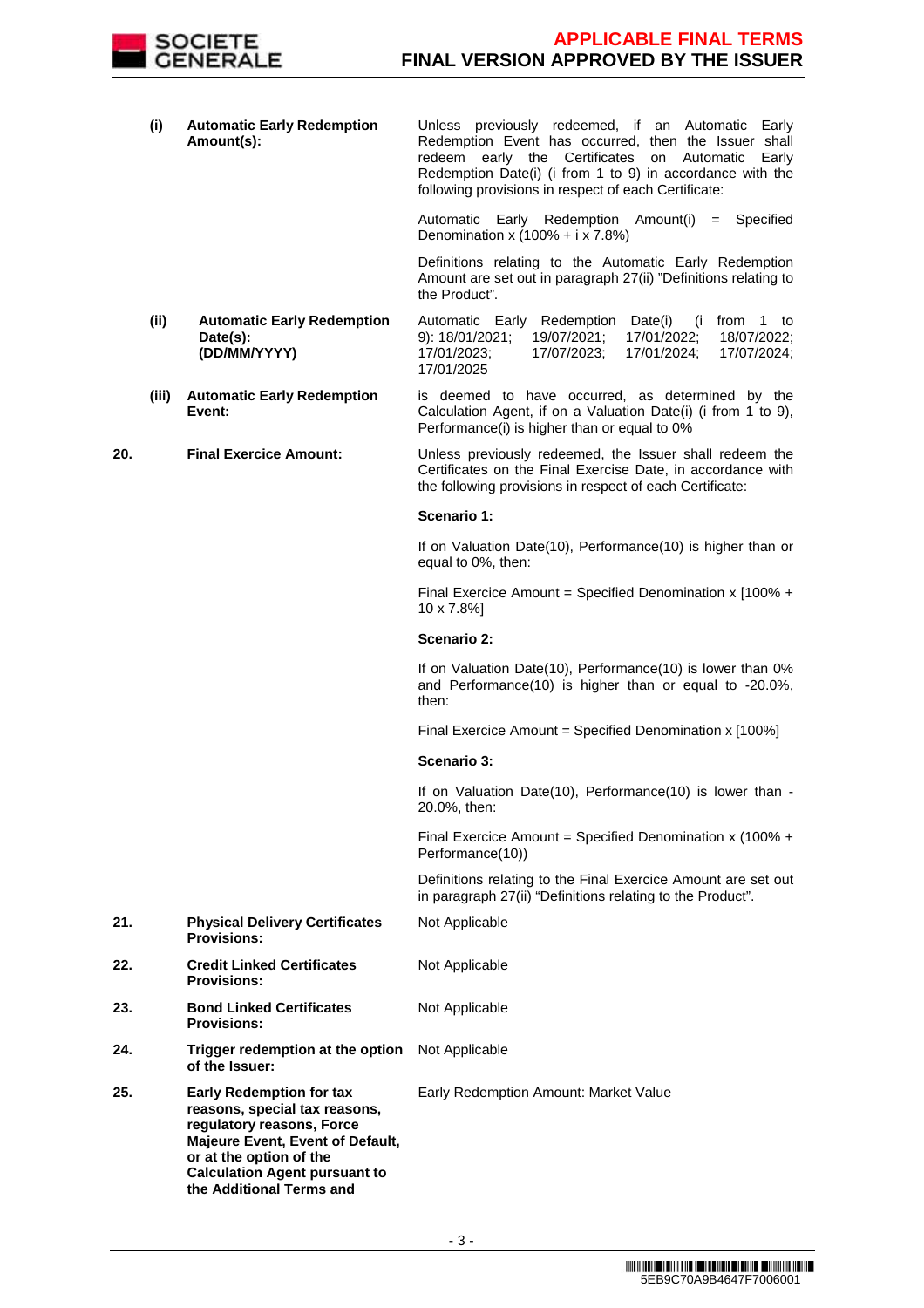

**Conditions:**

# **PROVISIONS APPLICABLE TO THE UNDERLYING(S) IF ANY**

**26. (i) Underlying(s):** The following Index as defined below:

the reproduced information inaccurate or misleading.

| <b>Index Name</b>                                   | <b>Bloomberg</b><br>Ticker | Index<br>Sponsor | <b>Exchange</b>                                                                                                                                                  | Website |
|-----------------------------------------------------|----------------------------|------------------|------------------------------------------------------------------------------------------------------------------------------------------------------------------|---------|
| <b>FURO</b><br><b>STOXX® Banks</b><br>(Price) Index | SX7E                       | <b>STOXX</b>     | Each exchange on which securities<br>STOXX comprised in the Index are traded, from www.stoxx.com<br>Limited time to time, as determined by the Index<br>Sponsor. |         |

(ii) **Information relating to the past** The information relating to the past and future performances and future performances of the of the Underlying(s) and volatility are available on the source **Underlying(s) and volatility:** specified in the table above.

| (iii) | <b>Provisions relating, amongst</b><br>others, to the Market Disruption<br>Event(s) and/or Extraordinary                  | The provisions of the following Additional Terms and<br>Conditions apply:                                                                                                                                                                      |
|-------|---------------------------------------------------------------------------------------------------------------------------|------------------------------------------------------------------------------------------------------------------------------------------------------------------------------------------------------------------------------------------------|
|       | Event(s) and/or any additional<br>disruption event(s) as described<br>in the relevant Additional Terms<br>and Conditions: | Conditions<br>and<br>for<br>Additional Terms<br>Index<br>Linked<br>Certificates                                                                                                                                                                |
| (iv)  | Other information relating to<br>the Underlying(s):                                                                       | Information or summaries of information included herein with<br>respect to the Underlying(s), has been extracted from<br>general databases released publicly or by any other<br>available information.                                         |
|       |                                                                                                                           | Each of the Issuer and the Guarantor confirms that such<br>information has been accurately reproduced and that, so far<br>as it is aware and is able to ascertain from information<br>published, no facts have been omitted which would render |

# **DEFINITIONS APPLICABLE TO INTEREST (IF ANY), REDEMPTION AND THE UNDERLYING(S) IF ANY**

| 27. | (i)  | Definitions relating to date(s):                   | Applicable                                |                                          |                                                                                                                     |                            |
|-----|------|----------------------------------------------------|-------------------------------------------|------------------------------------------|---------------------------------------------------------------------------------------------------------------------|----------------------------|
|     |      | <b>Valuation Date(0):</b><br>(DD/MM/YYYY)          | 10/07/2020                                |                                          |                                                                                                                     |                            |
|     |      | Valuation Date(i) (i from 1 to 10)<br>(DD/MM/YYYY) | 11/01/2021:<br>10/01/2023;<br>10/01/2025; | 12/07/2021:<br>10/07/2023;<br>09/07/2025 | 10/01/2022:<br>10/01/2024;                                                                                          | 11/07/2022:<br>10/07/2024; |
|     | (ii) | Definitions relating to the<br><b>Product:</b>     |                                           |                                          | Applicable, subject to the provisions of Condition 4 of the<br>Additional Terms and Conditions relating to Formulae |                            |
|     |      | Performance(i)<br>(i from 1 to 10)                 | means $(S(i) / S(0)) - 100\%$             |                                          |                                                                                                                     |                            |
|     |      | S(i)<br>(i from 0 to 10)                           | of the Underlying                         |                                          | means in respect of any Valuation Date(i) the Closing Price                                                         |                            |

# **PROVISIONS RELATING TO SECURED CERTIFICATES**

**28. Secured Certificates Provisions:** Not Applicable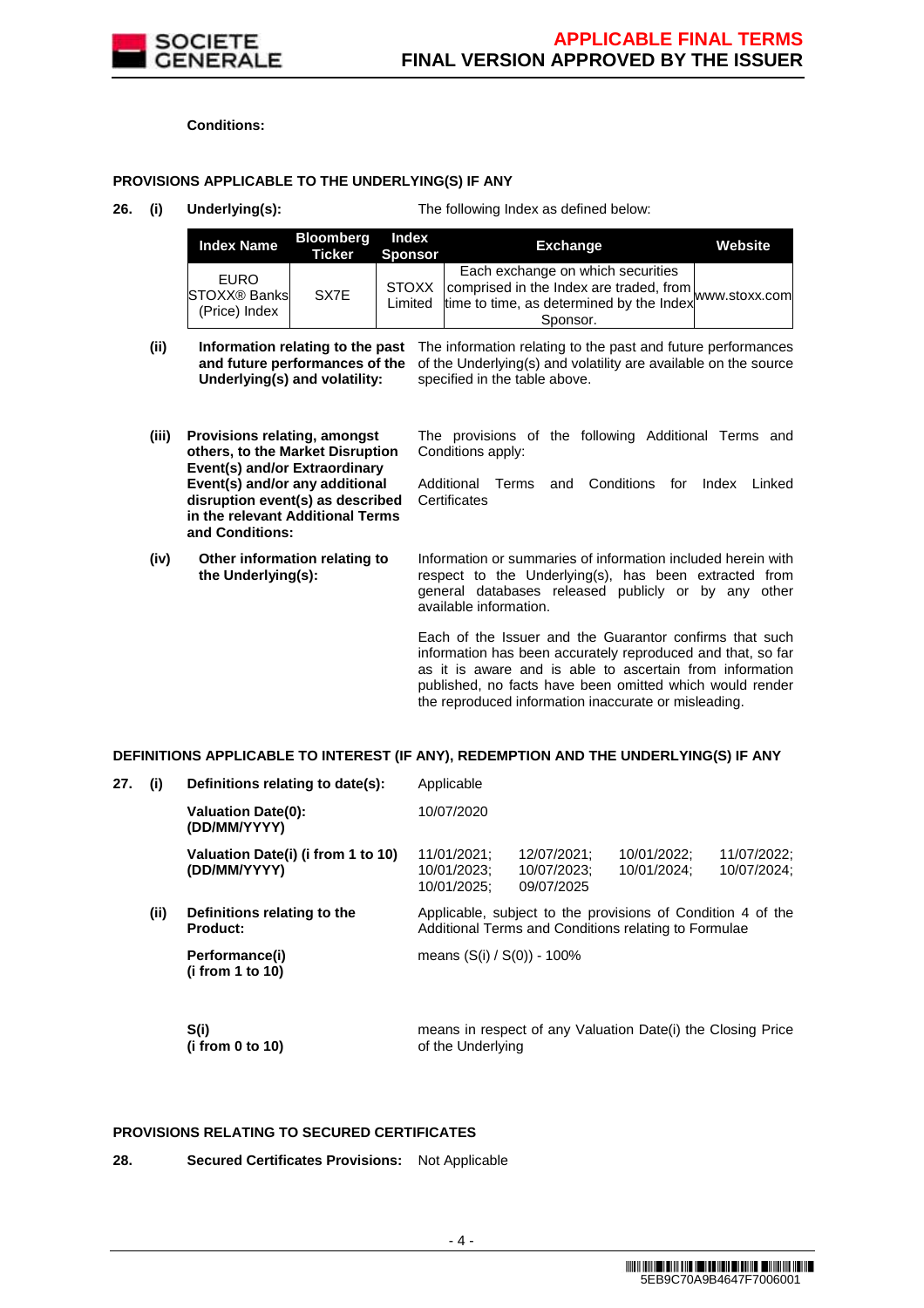

# **GENERAL PROVISIONS APPLICABLE TO THE CERTIFICATES**

| 29. |      | Provisions applicable to<br>payment date(s):                                                        |                                                                                                                               |
|-----|------|-----------------------------------------------------------------------------------------------------|-------------------------------------------------------------------------------------------------------------------------------|
|     |      | - Payment Business Day:                                                                             | Following Payment Business Day                                                                                                |
|     |      | - Financial Centre(s):                                                                              | Not Applicable                                                                                                                |
| 30. |      | Form of the Certificates:                                                                           |                                                                                                                               |
|     | (i)  | Form:                                                                                               | Non-US Registered Global Note registered in the name of a<br>nominee for a common depositary for Euroclear and<br>Clearstream |
|     | (ii) | New Global Note (NGN -<br>bearer notes) / New<br>Safekeeping Structure (NSS -<br>registered notes): | No                                                                                                                            |
| 31. |      | <b>Redenomination:</b>                                                                              | Not Applicable                                                                                                                |
| 32. |      | <b>Consolidation:</b>                                                                               | Applicable as per Condition 14.2 of the General Terms and<br>Conditions                                                       |
| 33. |      | <b>Partly Paid Certificates</b><br><b>Provisions:</b>                                               | Not Applicable                                                                                                                |
| 34. |      | <b>Instalment Certificates</b><br><b>Provisions:</b>                                                | Not Applicable                                                                                                                |
| 35. |      | Masse:                                                                                              | Not Applicable                                                                                                                |
| 36. |      | <b>Dual Currency Certificate</b><br><b>Provisions:</b>                                              | Not Applicable                                                                                                                |
| 37. |      | <b>Additional Amount Provisions</b><br>for Italian Certificates:                                    | Not Applicable                                                                                                                |
| 38. |      | Interest Amount and/or the<br><b>Redemption Amount switch at</b><br>the option of the Issuer:       | Not Applicable                                                                                                                |
| 39. |      | <b>Portfolio Linked Certificates</b><br><b>Provisions:</b>                                          | Not Applicable                                                                                                                |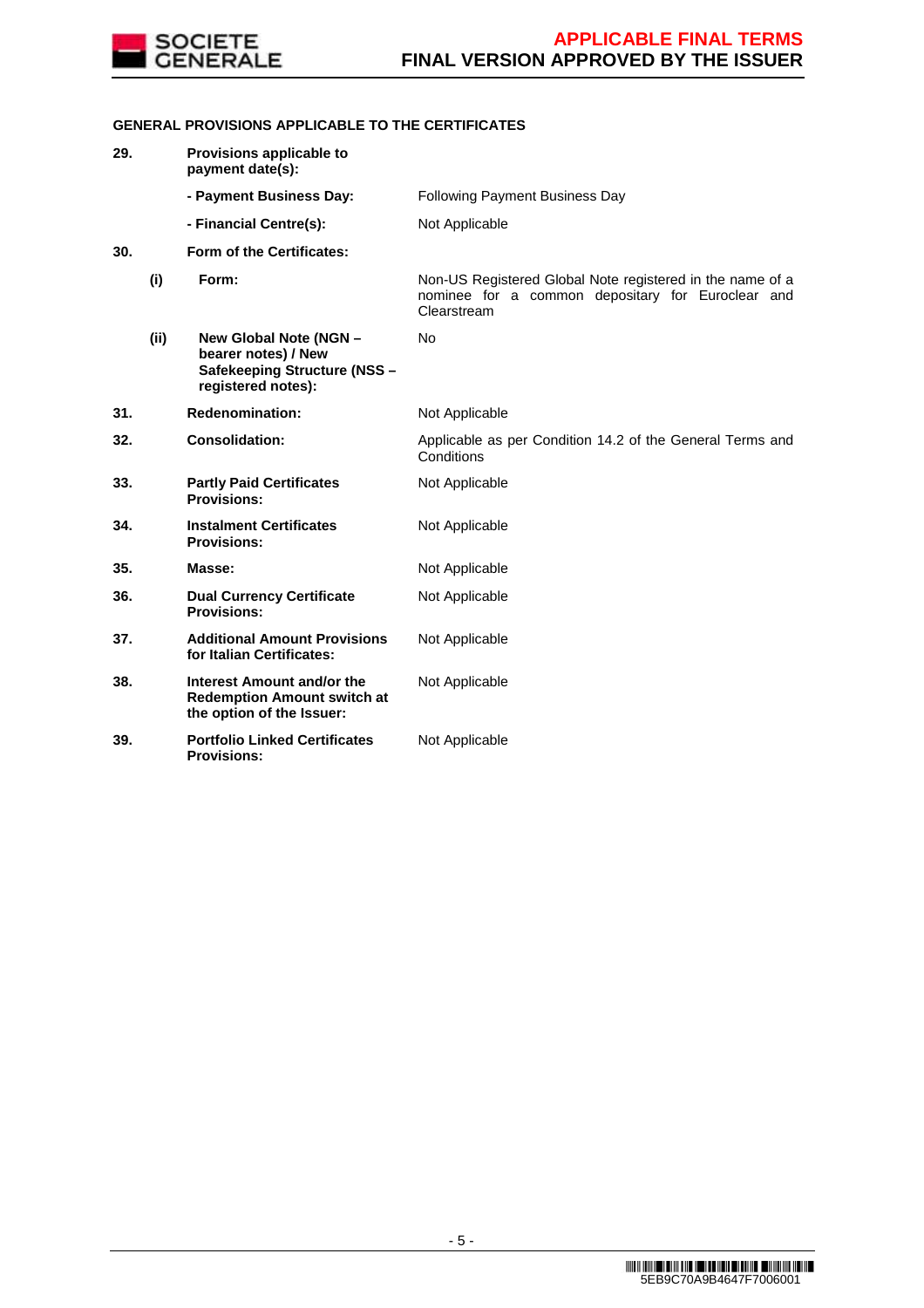

### **PART B – OTHER INFORMATION**

### **1. LISTING AND ADMISSION TO TRADING**

- **(i) Listing:** None
- **(ii) Admission to trading:** Application shall be made for the Certificates to be admitted to trading on the Multilateral Trading Facility ("MTF") named EuroTLX organized and managed by Borsa Italiana S.p.A. with effect from or as soon as practicable after the Issue Date. Société Générale, directly or through a third party appointed by it, will act as specialist for the Certificates, in accordance with the rules and regulations of EuroTLX.

 **There can be no assurance that the listing and trading of the Certificates will be approved with effect on the Issue Date or at all, provided that if Borsa Italiana S.p.A. does not release its decision of admission to trading within the day immediately preceding the Issue Date, Section 10 – paragraph "Conditions to which the offer is subject" of these Final Terms shall apply.**

**(iii) Estimate of total expenses related to admission to trading:** Not Applicable **(iv) Information required for Certificates to be listed on**  Not Applicable

**SIX Swiss Exchange:**

### **2. RATINGS**

The Certificates to be issued have not been rated.

### **3. INTERESTS OF NATURAL AND LEGAL PERSONS INVOLVED IN THE ISSUE/OFFER**

 Save for fees, if any, payable to the Dealer, and so far as the Issuer is aware, no person involved in the issue of the Certificates has an interest material to the offer.

The Dealer and its affiliates have engaged, and may in the future engage, in investment banking and/or commercial banking transactions with, and may perform other services for, the Issuer and its affiliates in the ordinary course of business.

 Société Générale will ensure the roles of provider of hedging instruments to the Issuer of the Certificates and Calculation Agent of the Certificates.

 The possibility of conflicts of interest between the different roles of Société Générale on one hand, and between those of Société Générale in these roles and those of the Certificateholders on the other hand cannot be excluded.

 Furthermore, given the banking activities of Société Générale, conflicts may arise between the interests of Société Générale acting in these capacities (including business relationship with the issuers of the financial instruments being underlyings of the Certificates or possession of non public information in relation with them) and those of the Certificateholders. Finally, the activities of Société Générale on the underlying financial instrument(s), on its proprietary account or on behalf of its customers, or the establishment of hedging transactions, may also have an impact on the price of these instruments and their liquidity, and thus may be in conflict with the interests of the Certificateholders.

# **4. REASONS FOR THE OFFER AND USE OF PROCEEDS**

**(i) Reasons for the offer and use of proceeds:**

The net proceeds from each issue of Certificates will be applied for the general financing purposes of the Société Générale Group, which include making a profit.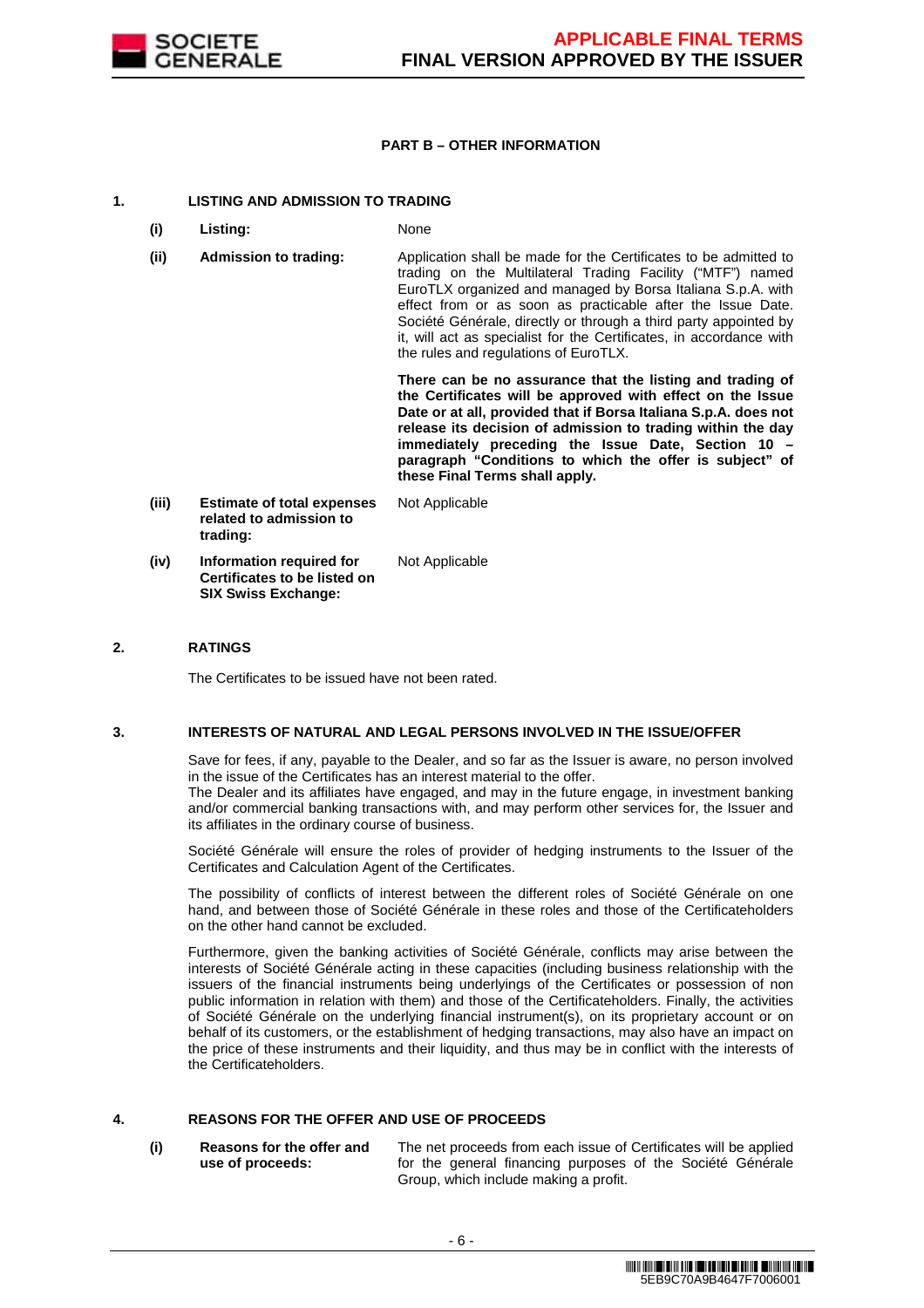

- **(ii) Estimated net proceeds:** Not Applicable
- **(iii) Estimated total expenses:** Not Applicable
- **5. INDICATION OF YIELD** (Fixed Rate Certificates only) Not Applicable
- **6. HISTORIC INTEREST RATES** (Floating Rate Certificates only)

Not Applicable

# **7. PERFORMANCE AND EFFECT ON VALUE OF INVESTMENT**

### **(i) PERFORMANCE OF FORMULA, EXPLANATION OF EFFECT ON VALUE OF INVESTMENT**  (Structured Certificates only)

 The value of the Certificates, the payment of an automatic early redemption amount on a relevant automatic early redemption date, and the payment of a redemption amount to a Certificateholder on the Final Exercise Date will depend on the performance of the underlying asset(s), on the relevant valuation date(s).

 The value of the Certificates is linked to the positive or negative performance of the underlying instrument. The amount(s) to be paid is/are determined on the basis of the condition which is satisfied (or not) if the performance of the underlying instrument is higher than or equal to a predefined barrier performance.

 During the lifetime of the Certificates, the market value of these Certificates may be lower than the invested capital. Furthermore, an insolvency of the Issuer and/or the Guarantor may cause a total loss of the invested capital.

**The attention of the investors is drawn to the fact that they could sustain an entire or a partial loss of their investment.**

### **(ii) PERFORMANCE OF RATE(S) OF EXCHANGE AND EXPLANATION OF EFFECT ON VALUE OF INVESTMENT** (Dual Currency Certificates only)

Not Applicable

### **8. OPERATIONAL INFORMATION**

- **(i) Security identification** 
	- **code(s): - ISIN code:** XS2174717962

|       | - Common code:                       | 217471796                                                                                             |
|-------|--------------------------------------|-------------------------------------------------------------------------------------------------------|
| (ii)  | <b>Clearing System(s):</b>           | Euroclear Bank S.A/N.V. (Euroclear) / Clearstream Banking<br>société anonyme (Clearstream)            |
| (iii) | <b>Delivery of the Certificates:</b> | Delivery against payment                                                                              |
| (iv)  | <b>Calculation Agent:</b>            | Société Générale<br>Tour Société Générale<br>17 Cours Valmy<br>92987 Paris La Défense Cedex<br>France |
| (v)   | Paying Agent(s):                     | Société Générale Luxembourg SA<br>11, avenue Emile Reuter<br>2420 Luxembourg<br>Luxembourg            |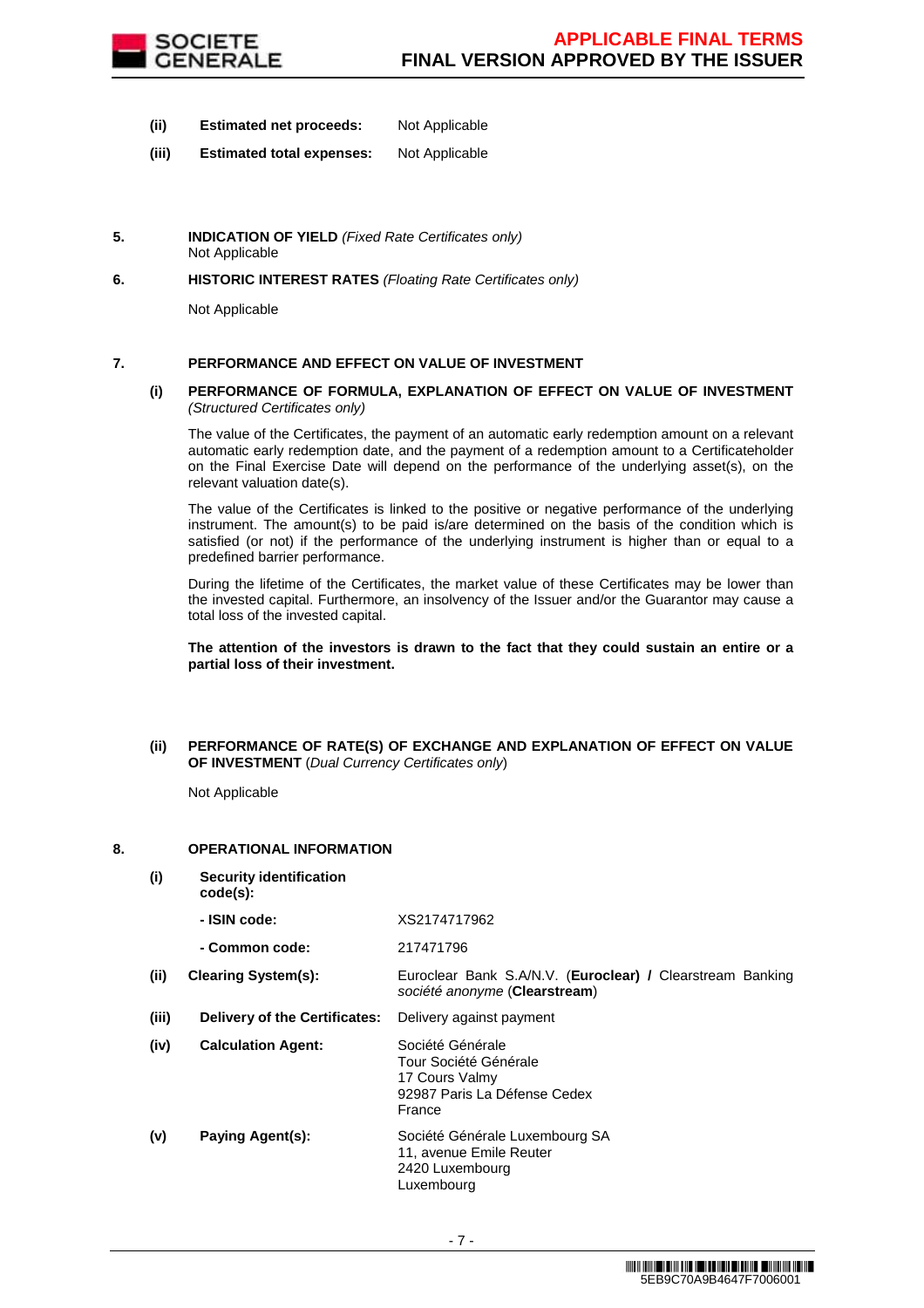

- **(vi) Eurosystem eligibility of the Certificates:** No. Whilst the designation is specified as "no" at the date of these Final Terms, should the Eurosystem eligibility criteria be amended in the future such that the Certificates are capable of meeting them the Certificates may then be deposited with one of the ICSDs as common safekeeper and registered in the name of a nominee of one of the ICSDs acting as common safekeeper.Note that this does not necessarily mean that the Certificates will then be recognised as eligible collateral for Eurosystem monetary policy and intraday credit operations by the Eurosystem at any time during their life. Such recognition will depend upon the ECB being satisfied that Eurosystem eligibility criteria have been met.
- **(vii) Address and contact details of Société Générale for all administrative communications relating to the Certificates:** Société Générale Tour Société Générale 17 Cours Valmy 92987 Paris La Défense Cedex France Name: Sales Support Services - Derivatives Tel: +33 1 57 29 12 12 (Hotline) Email: clientsupport-deai@sgcib.com

### **9. DISTRIBUTION**

| (i)   | <b>Method of distribution:</b>                                                                             | Non-syndicated                                                                                                                                                                                                                                                                                                                                                                                                                                                                              |
|-------|------------------------------------------------------------------------------------------------------------|---------------------------------------------------------------------------------------------------------------------------------------------------------------------------------------------------------------------------------------------------------------------------------------------------------------------------------------------------------------------------------------------------------------------------------------------------------------------------------------------|
|       | - Dealer(s):                                                                                               | Société Générale<br>Tour Société Générale<br>17 Cours Valmy<br>92987 Paris La Défense Cedex<br>France                                                                                                                                                                                                                                                                                                                                                                                       |
| (ii)  | <b>Total commission and</b><br>concession:                                                                 | There is no commission and/or concession paid by the Issuer to<br>the Dealer or the Managers.                                                                                                                                                                                                                                                                                                                                                                                               |
|       |                                                                                                            | Société Générale shall pay to Deutsche Bank SpA an upfront<br>remuneration of up to 4.00% of the nominal amount of<br>Certificates effectively placed by such Distributor as of the Issue<br>Date.                                                                                                                                                                                                                                                                                          |
| (iii) | <b>TEFRA rules:</b>                                                                                        | Not Applicable                                                                                                                                                                                                                                                                                                                                                                                                                                                                              |
| (iv)  | <b>Non-exempt Offer Consent of</b><br>the Issuer to use the Base<br>Prospectus during the Offer<br>Period: | A Non-exempt offer of the Certificates may be made by the<br>Dealer and any Initial Authorised Offeror below mentioned,<br>any Additional Authorised Offeror, the name and address of<br>whom will be published on the website of the Issuer<br>(http://prospectus.socgen.com)<br>in<br>the<br>Non-exempt<br>Offer jurisdiction(s) (Non-exempt Offer Jurisdiction(s)) during<br>the offer period (Offer Period) as specified in the paragraph<br>"Terms and Conditions of the Offer" below. |
|       | - Individual Consent /<br>Name(s) and address(es) of<br>any Initial Authorised Offeror:                    | Applicable / Deutsche Bank SpA, Piazza del Calendario, 3,<br>20126 Milano                                                                                                                                                                                                                                                                                                                                                                                                                   |
|       | - General Consent/ Other<br>conditions to consent:                                                         | Not Applicable                                                                                                                                                                                                                                                                                                                                                                                                                                                                              |
| (v)   | U.S. federal income tax<br>considerations:                                                                 | The Certificates are not Specified Certificates for purposes of<br>the Section 871(m) Regulations.                                                                                                                                                                                                                                                                                                                                                                                          |
| (vi)  | <b>Prohibition of Sales to EEA</b><br>and UK Retail Investors:                                             | Not Applicable                                                                                                                                                                                                                                                                                                                                                                                                                                                                              |
|       |                                                                                                            |                                                                                                                                                                                                                                                                                                                                                                                                                                                                                             |

# **10. TERMS AND CONDITIONS OF THE OFFER**

| - Non-exempt Offer | Italy |
|--------------------|-------|
| Jurisdiction(s):   |       |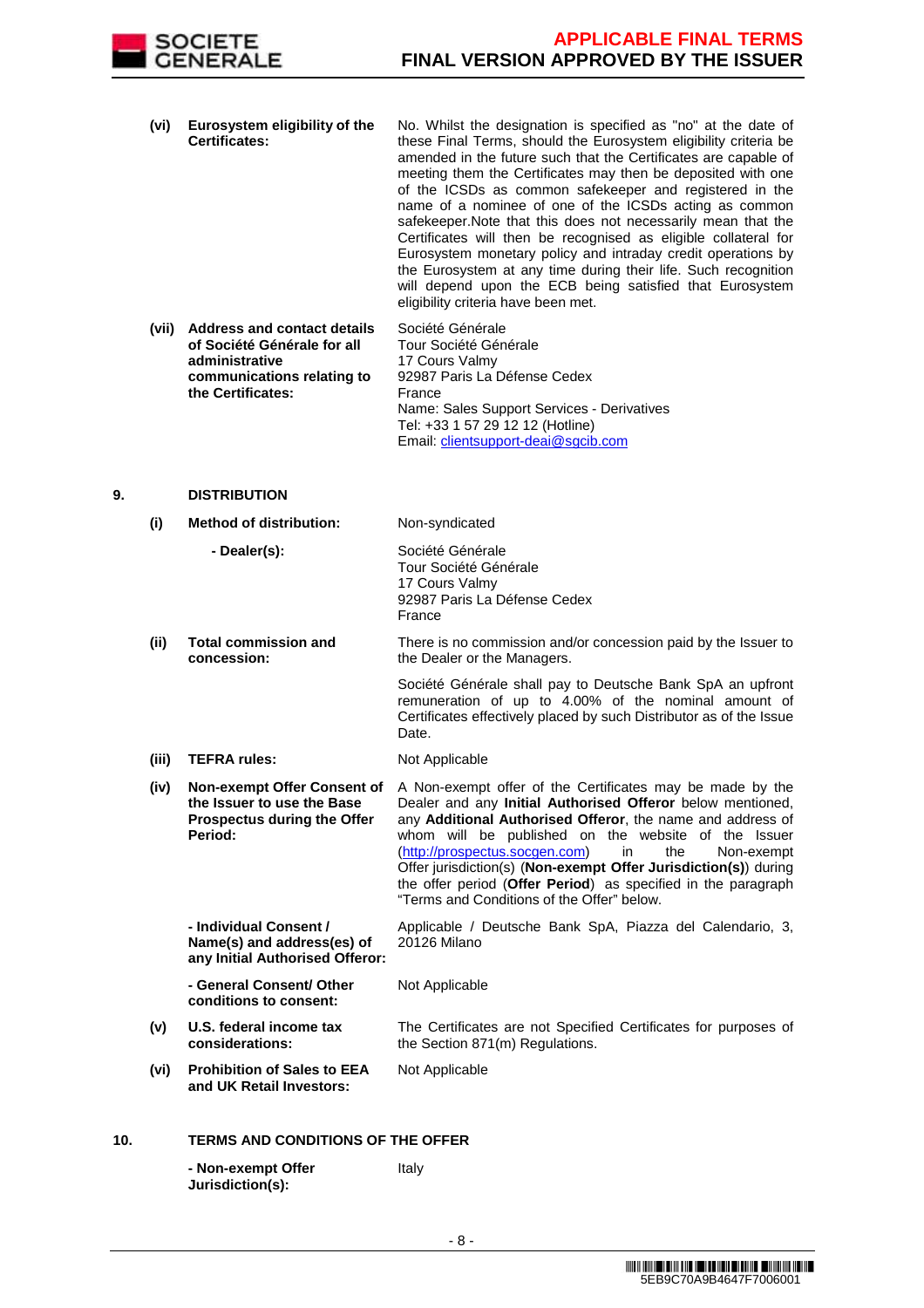

 **- Offer Period:** From and including July 07, 2020 at 9.00 a.m. Central European Time (CET) to and including July 28, 2020 at 4.00 p.m. CET, subject to any early closing of the Offer Period as described below.

The Certificates will be distributed:

(a) within the premises of the Distributors (at their offices and branches);

(b) through door-to-door selling (fuori sede) pursuant to Articles 30 and 31 of the Italian Legislative Decree No. 58 of 24<sup>th</sup> February 1998, as amended from time to time (the **"Italian Financial Services Act"**) from and including July 07, 2020 at 9.00 a.m. Central European Time (CET) to and including July 23, 2020 at 4.00 p.m. CET; and

(c) through long distance selling techniques (tecniche di comunicazione a distanza) pursuant to article 32 of the Italian Financial Services Act from and including July 07, 2020 at 9.00 a.m. Central European Time (CET) to and including July 16, 2020 at 4.00 p.m. CET,

subject to any early closing of the Offer Period as described below.

The Distributor intending to distribute Certificates through doorto-door selling (fuori sede) pursuant to article 30 of the Italian Financial Services Act will collect the acceptance forms - other than directly at their branches and offices - through financial advisors for door-to-door selling (consulenti finanziari abilitati all'offerta fuori sede) pursuant to Article 31 of the Italian Financial Services Act.

Pursuant to Article 30, paragraph 6, of the Italian Financial Services Act, the validity and enforceability of contracts entered into through door-to-door selling (fuori sede) is suspended for a period of 7 (seven) days from the date of subscription of the acceptance form by the relevant investor.

Within such period investors may notify the relevant Distributor of their withdrawal without payment of any charge or commission.

The Certificates will be also offered through long distance selling techniques *(tecniche di comunicazione a distanza)* pursuant to article 32 of the Italian Financial Services Act *(i.e.,* through the trading-online platform of the Distributors and/or recorded telephone orders). In this case, investors may purchase the Certificates via the internet, after being identified<br>by the Distributor, by using their personal by the Distributor, by password/identification codes. Pursuant to article 67-duodecies of the Italian Legislative Decree No. 206/2005 as amended (the so called "Codice del Consumo"), the validity and enforceability of the contracts entered into through long distance selling techniques (tecniche di comunicazione a distanza) is suspended for a period of 14 (fourteen) days from the date of subscription of the acceptance form by the relevant investor. Within such period investors may notify the relevant Distributor of their withdrawal without any charge or commission

**- Offer Price:**

The Certificates will be offered at the Issue Price of which up to a maximum of 4.00% is represented by distribution fee payable upfront by the Guarantor to Deutsche Bank SpA, Piazza del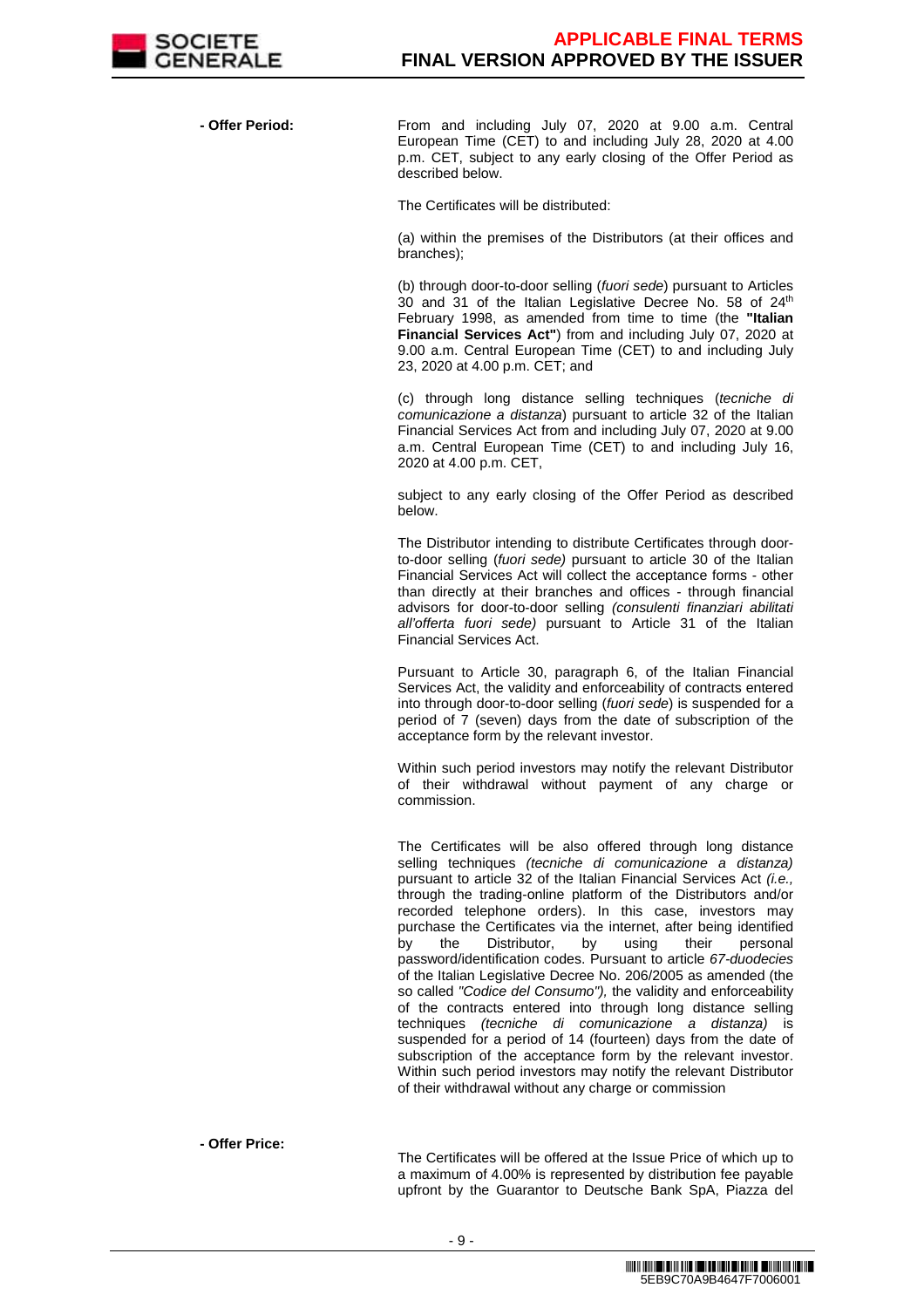

Calendario, 3, 20126 Milano (the **Distributor**).

 **- Conditions to which the offer is subject:** Offers of the Certificates are conditional on their issue and, on any additional conditions set out in the standard terms of business of the financial intermediaries, notified to investors by such relevant financial intermediaries. The Issuer reserves the right to close the Offer Period prior to its stated expiry for any reason. The Issuer reserves the right to withdraw the offer and cancel the issuance of the Certificates for any reason at any time on or prior to the Issue Date. For the avoidance of doubt, if any application has been made by a potential investor and the Issuer exercises such right, no potential investor shall be entitled to subscribe or otherwise acquire the Certificates. In each case, a notice to the investors on the early termination or the withdrawal, as applicable, will be published on the website of the Issuer (http://prospectus.socgen.com). The validity of the offer is subject to the condition that the decision of admission to trading on EuroTLX is released by Borsa Italiana S.p.A. by not later than on the day immediately preceding the Issue Date; otherwise, the offer will be deemed withdrawn and the issuance cancelled. The Issuer undertakes to file the relevant application with Borsa Italiana S.p.A. in due time to allow Borsa Italiana S.p.A. to release a decision, according to its rules, within the day immediately preceding the Issue Date. **- Description of the application process:** The distribution activity will be carried out in accordance with the financial intermediary's usual procedures. Prospective investors will not be required to enter into any contractual arrangements directly with the Issuer in relation to the subscription of the Certificates. **- Description of possibility to reduce subscriptions and manner for refunding excess amount paid by applicants:** Not Applicable **- Details of the minimum and/or maximum amount of application:** Minimum amount of application : EUR 100 (i.e. 1 Certificate) **- Details of the method and time limits for paying up and delivering the Certificates:** The Certificates will be issued on the Issue Date against payment to the Issuer of the net subscription moneys. However, the settlement and delivery of the Certificates will be executed through the Dealer mentioned above. Investors will be notified by the relevant financial intermediary of their allocations of Certificates and the settlement arrangements in respect thereof. The settlement and the delivery of the securities will be executed through the Dealer mentioned above only for technical reasons. However, the Issuer will be the only offeror and as such will assume all the responsibilities in connection with the information contained in the Final Terms together with the Base Prospectus. **- Manner and date in which results of the offer are to be made public:** Publication on the website of the Issuer (http://prospectus.socgen.com) and in a daily newspaper of general circulation in the relevant place(s) of listing and/or public offer at the end of the subscription period if required by local regulation. **- Procedure for exercise of any right of pre-emption, negotiability of subscription**  Not Applicable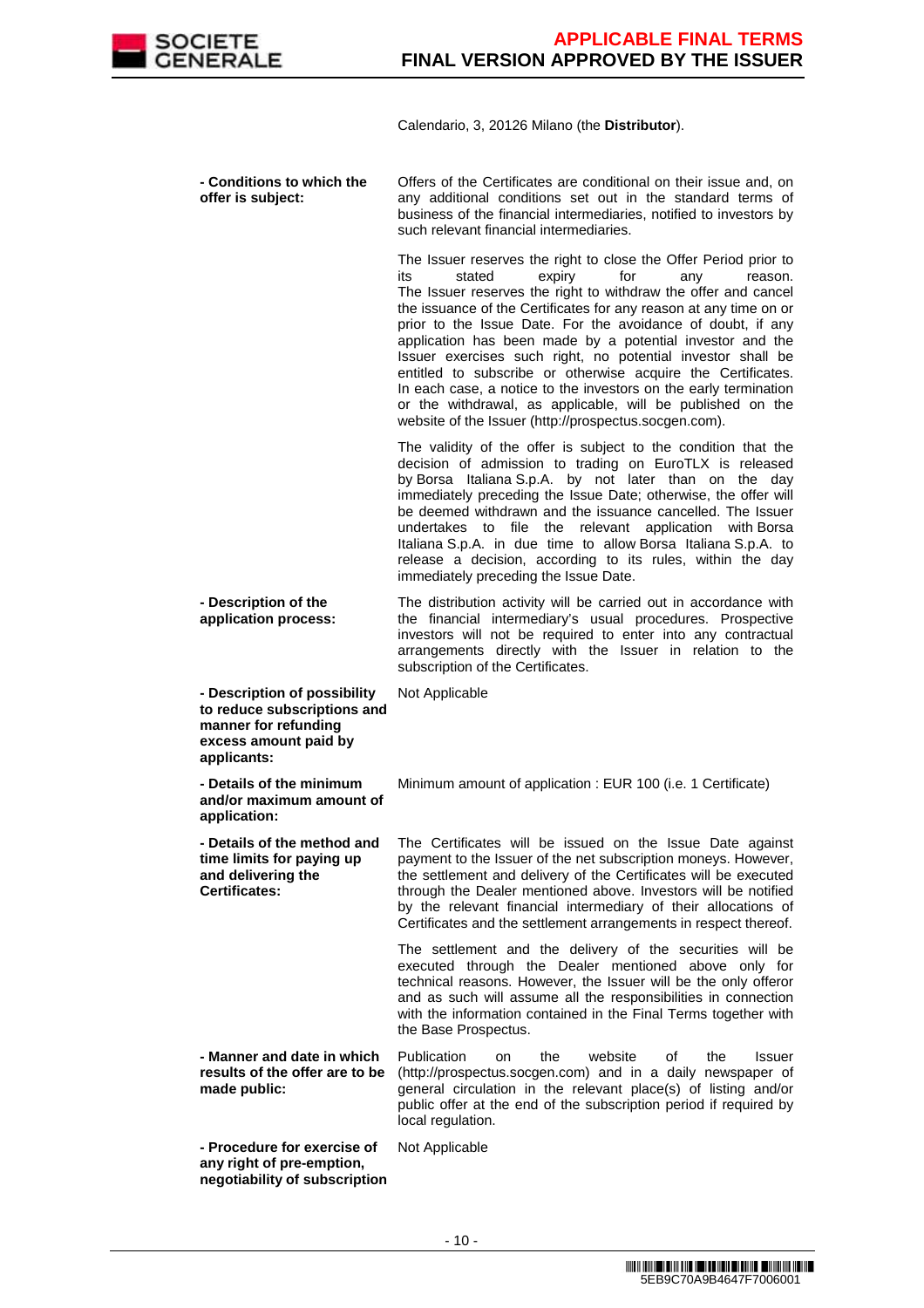

| rights and treatment of<br>subscription rights not<br>exercised:                                                                                      |                                                                                                                                                                                                                                                                                                                                                                                                                                                             |
|-------------------------------------------------------------------------------------------------------------------------------------------------------|-------------------------------------------------------------------------------------------------------------------------------------------------------------------------------------------------------------------------------------------------------------------------------------------------------------------------------------------------------------------------------------------------------------------------------------------------------------|
| - Whether tranche(s)<br>has/have been reserved for<br>certain countries:                                                                              | Not Applicable                                                                                                                                                                                                                                                                                                                                                                                                                                              |
| - Process for notification to<br>applicants of the amount<br>allotted and the indication<br>whether dealing may begin<br>before notification is made: | Not Applicable                                                                                                                                                                                                                                                                                                                                                                                                                                              |
| - Amount of any expenses<br>and taxes specifically<br>charged to the subscriber<br>or purchaser:                                                      | Taxes charged in connection with the subscription, transfer,<br>purchase or holding of the Certificates must be paid by the<br>Certificateholders and neither the Issuer nor the Guarantor shall<br>have any obligation in relation thereto; in that respect,<br>Certificateholders shall consult professional tax advisers to<br>determine the tax regime applicable to their own situation.<br>The entry costs included in the Issue Price charged to the |
|                                                                                                                                                       | investor by the Issuer or the Offeror are equal to 6.24%. The                                                                                                                                                                                                                                                                                                                                                                                               |

investor by the Issuer or the Offeror are equal to 6.24%. The entry costs and potential recurrent costs and potential anticipated exit penalties may have an impact on the return the investor may obtain from his investment.

### **11. ADDITIONAL INFORMATION**

| - Minimum investment in the<br><b>Certificates:</b> | EUR 100 (i.e. 1 Certificate) |
|-----------------------------------------------------|------------------------------|
| - Minimum Trading Lot:                              | EUR 100 (i.e. 1 Certificate) |
| - Underlying Disclaimer:                            |                              |

 STOXX Limited, Deutsche Börse Group and their licensors, research partners or data providers have no relationship to the licensee, other than the licensing of the EURO STOXX® Banks (Price) Index and the related trademarks for use in connection with the product.

#### **STOXX, Deutsche Börse Group and their licensors, research partners or data providers do not:**

- » sponsor, endorse, sell or promote the product.
- » recommend that any person invest in the products or any other securities.

» have any responsibility or liability for or make any decisions about the timing, amount or pricing of products.

» have any responsibility or liability for the administration, management or marketing of the products.

» consider the needs of the products or the owners of the products in determining, composing or calculating the relevant index or have any obligation to do so.

#### **STOXX, Deutsche Börse Group and their licensors, research partners or data providers give no warranty, and exclude any liability (whether in negligence or otherwise), in connection with the products or their performance.**

STOXX does not assume any contractual relationship with the purchasers of the products or any other third parties.

#### **Specifically,**

» STOXX, Deutsche Börse Group and their licensors, research partners or data providers do not give any warranty, express or implied, and exclude any liability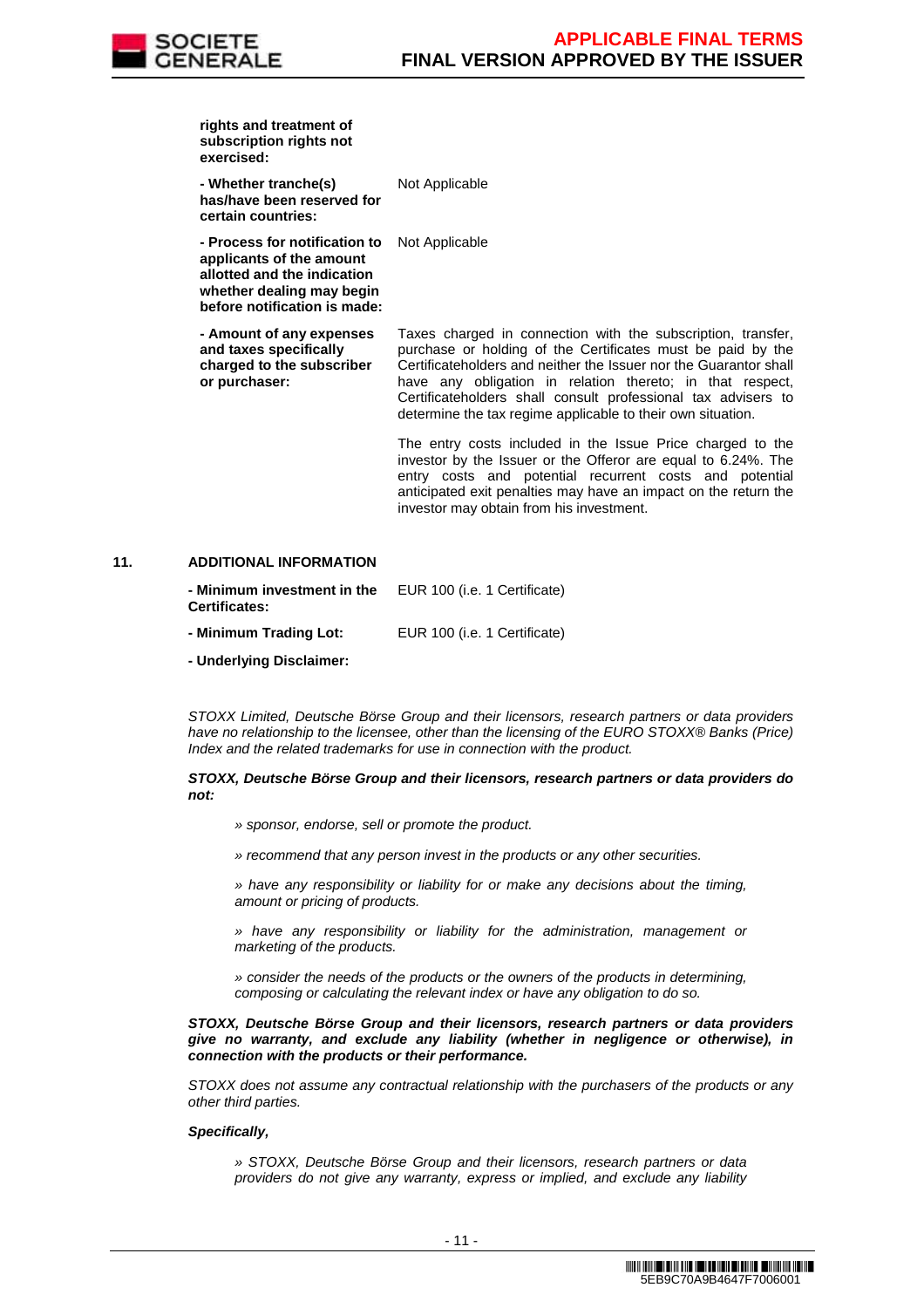

about:

- The results to be obtained by the products, the owner of the products or any other person in connection with the use of the relevant index and the data included in the relevant index;

- The accuracy, timeliness, and completeness of the relevant index and its data;

- The merchantability and the fitness for a particular purpose or use of the relevant index and its data;

- The performance of the products generally.

» STOXX, Deutsche Börse Group and their licensors, research partners or data providers give no warranty and exclude any liability, for any errors, omissions or interruptions in the relevant index or its data;

» Under no circumstances will STOXX, Deutsche Börse Group or their licensors, research part ners or data providers be liable (whether in negligence or otherwise) for any lost profits or indirect, punitive, special or consequential damages or losses, arising as a result of such errors, omissions or interruptions in the relevant index or its data or generally in relation to the products, even in circumstances where STOXX, Deutsche Börse Group or their licensors, research partners or data providers are aware that such loss or damage may occur.

The licensing Agreement between the licensee and STOXX is solely for their benefit and not for the benefit of the owners of the products or any other third parties.

 **- Location where the Prospectus, any Supplements thereto and the Final Terms can be collected or inspected free of charge in Italy:**

Société Générale, Via Olona n.2, 20123 Milano Italy

### **12. PUBLIC OFFERS IN OR FROM SWITZERLAND**

Not Applicable

### **13. BENCHMARK REGULATION**

**Benchmark:** Applicable

Amounts payable under the Certificates will be calculated by reference to the relevant Benchmark which is provided by the relevant Administrator, as specified in the table below.

As at the date of these Final Terms, the relevant Administrator appears/ does not appear, as the case may be, on the register of administrators and benchmarks established and maintained by the European Securities and Markets Authority pursuant to Article 36 of the Benchmark Regulation (Regulation (EU) 2016/1011) (the **Benchmark Regulation**), as specified in the table below.

If "Does not appear and exempted" is specified in the table below, it means that the relevant Administrator does not fall within the scope of the Benchmark Regulation by virtue of Article 2 of that regulation.

If "Does not appear and non-exempted" is specified in the table below, it means that, as far as the Issuer is aware, the transitional provisions in Article 51 of the Benchmark Regulation apply, such that the relevant Administrator is not currently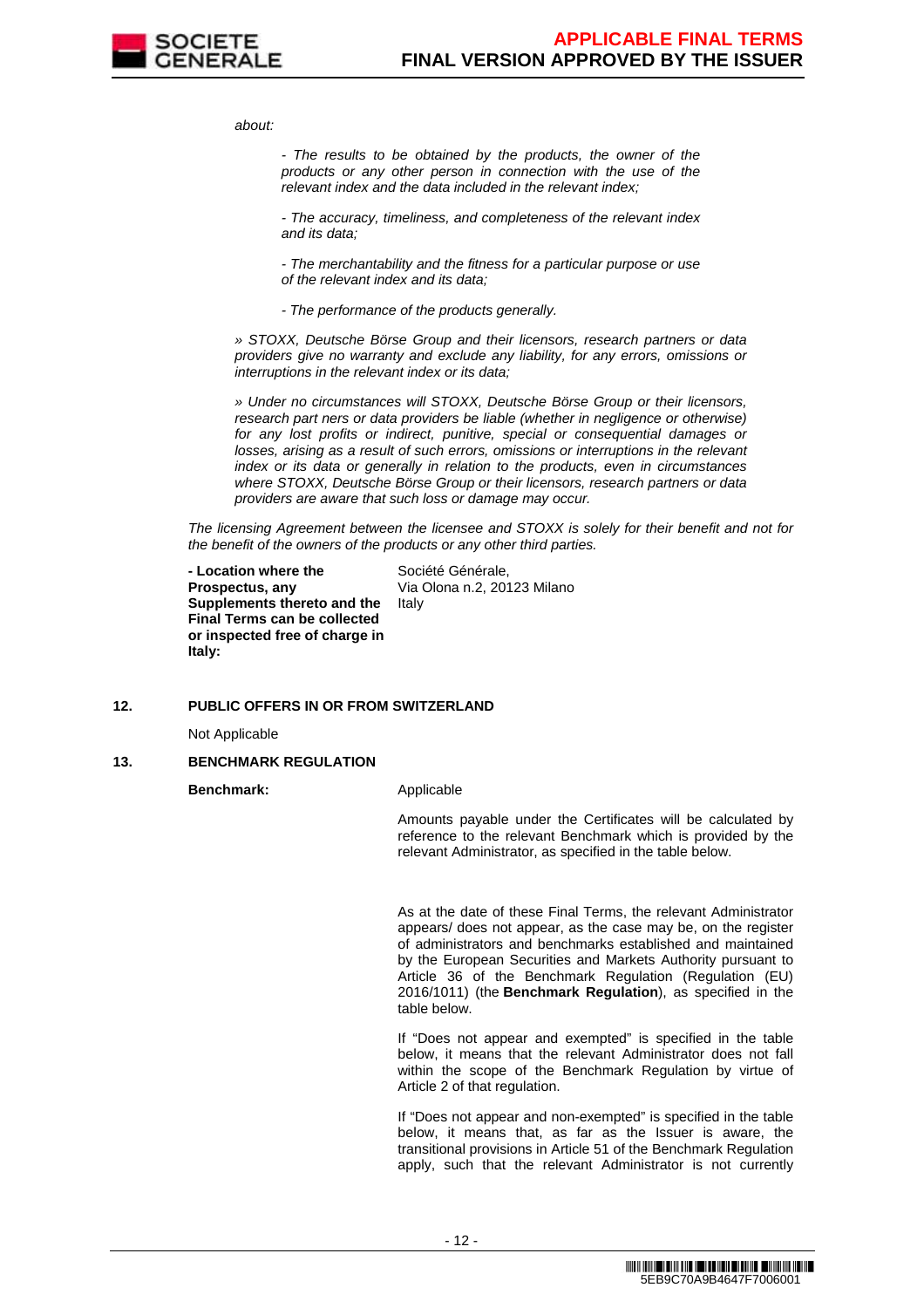

required to obtain authorisation or registration.

| <b>Benchmark</b>                                      | Administrator Register |  |
|-------------------------------------------------------|------------------------|--|
| EURO STOXX® Banks (Price) Index STOXX Limited Appears |                        |  |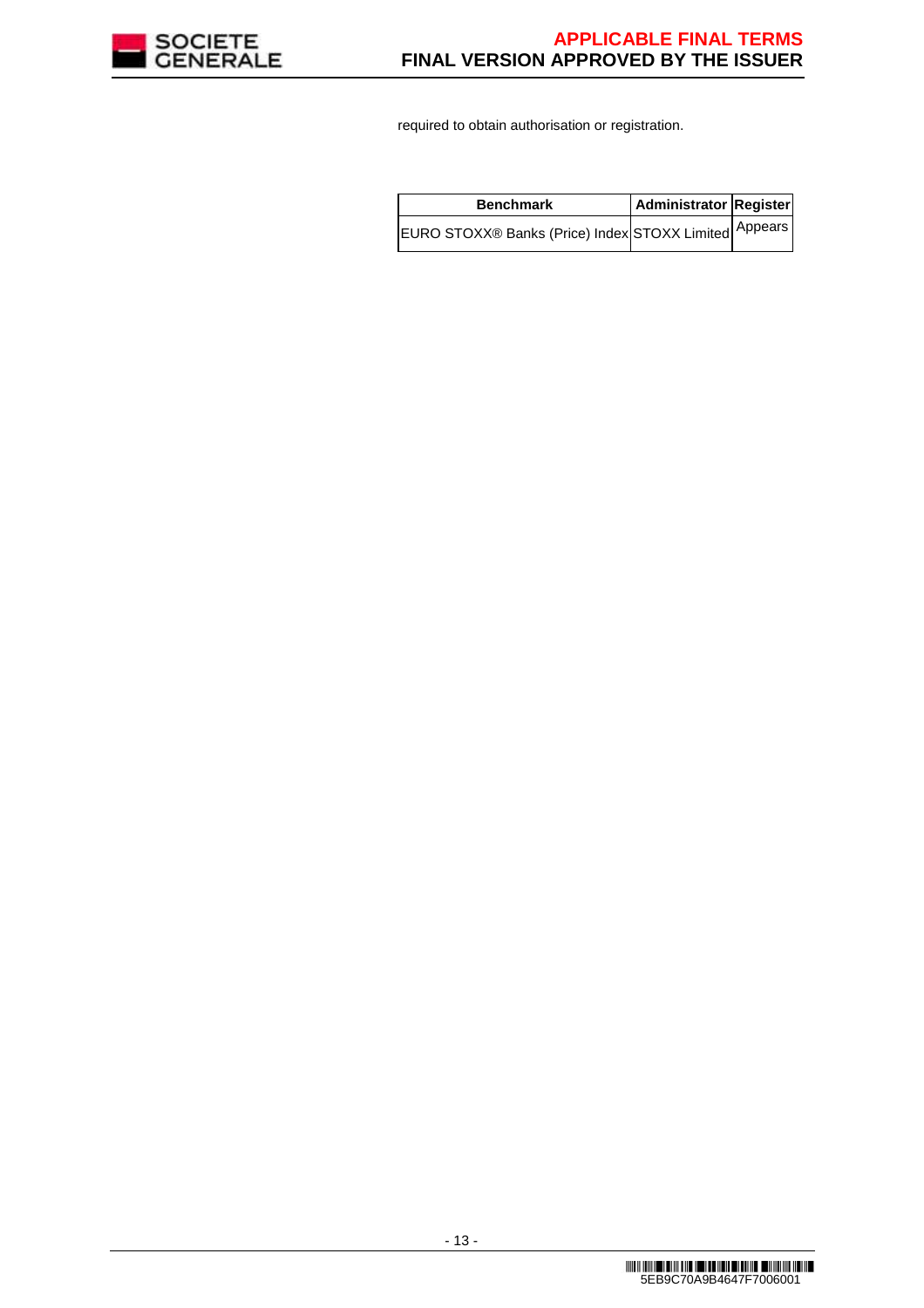

### **ISSUE SPECIFIC SUMMARY**

### **SECTION A – INTRODUCTION INCLUDING WARNINGS**

**ISIN code** : XS2174717962

#### **Issuer : SG Issuer**

Domicile: 16, boulevard Royal, L-2449 Luxembourg

Telephone number : + 352 27 85 44 40

Legal entity identifier (LEI) : 549300QNMDBVTHX8H127

### **Offeror and/or entity requesting the admission to trading :**

Société Générale

Tour Société Générale - 17 Cours Valmy

92987 Paris La Défense Cedex, France

Domicile : 29, boulevard Haussmann, 75009 Paris, France.

Legal entity identifier (LEI) : O2RNE8IBXP4R0TD8PU41

#### **Identity and contact details of the competent authority approving the prospectus:**

Approved by the Commission de Surveillance du Secteur Financier (CSSF)

110, route d'Arlon L-2991, Luxembourg

E-Mail : direction@cssf.lu

#### **Date of approval of the prospectus:** 05/06/2020

#### **WARNINGS**

This summary must be read as an introduction to the base prospectus (the **Base Prospectus**).

Any decision to invest in the certificates (the **Certificates**) should be based on a consideration of the Base Prospectus as a whole by the investor.

#### **Prospective investors should be aware that these Certificates may be volatile and that they may receive no interest and may lose all or a substantial portion of their principal.**

Where a claim relating to the information contained in the Base Prospectus and the applicable Final Terms is brought before a court, the plaintiff investor might, under the national legislation of the Member States, have to bear the costs of translating the Base Prospectus before the legal proceedings are initiated.

Civil liability attaches only to those persons who have tabled this summary, including any translation thereof, but only if the summary is misleading, inaccurate or inconsistent when read together with the other parts of the Base Prospectus or it does not provide, when read together with the other parts of the Base Prospectus, key information in order to aid investors when considering whether to invest in the Certificates.

**You are about to buy a product which is not simple and which may be difficult to understand.**

### **SECTION B – KEY INFORMATION ON THE ISSUER**

### **WHO IS THE ISSUER OF THE SECURITIES?**

**Issuer : SG Issuer** (or the **Issuer**)

Domicile: 16, boulevard Royal, L-2449 Luxembourg

Legal form: Public limited liability company (société anonyme).

Legal entity identifier (LEI) : 549300QNMDBVTHX8H127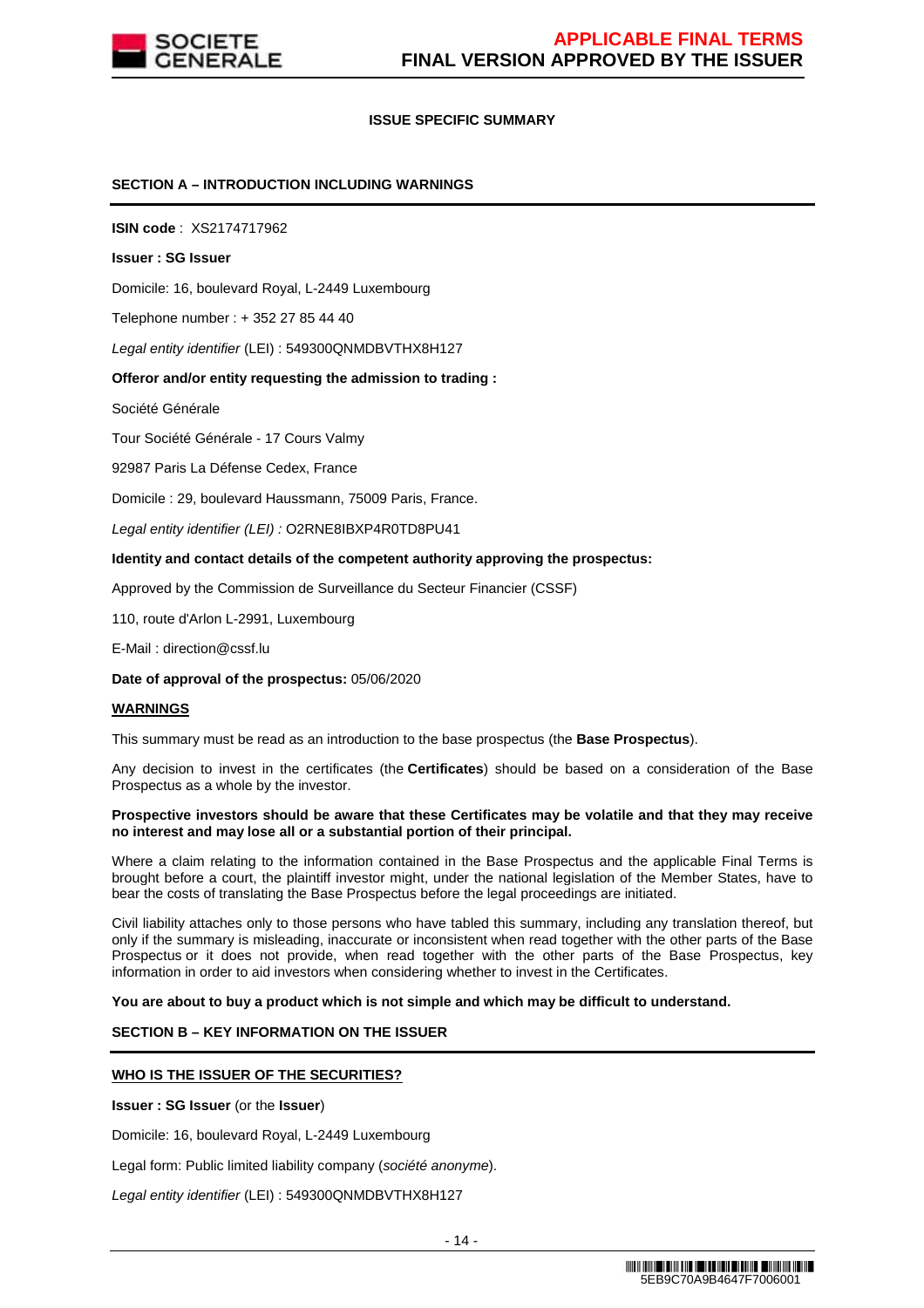

Legislation under which the Issuer operates: Luxembourg law.

Country of incorporation: Luxembourg.

# **Statutory auditors : Ernst & Young S.A.**

The principal activity of SG Issuer is raising finance by the issuance of warrants as well as debt securities designed to be placed to institutional customers or retail customers through the distributors associated with Société Générale. The financing obtained through the issuance of such debt securities is then lent to Société Générale and to other members of the Group.

The Issuer is a 100% subsidiary of Société Générale Luxembourg S.A. who is itself a 100 % subsidiary of Société Générale and is consolidated by global integration.

In accordance with it bylaws, the Issuer is managed by an Executive Board under the supervision of a Supervisory Councel. The members of the Executive Board are Laurent Weil, Thierry Bodson, Pascal Jacob, Yves Cacclin, Alexandre Galliche and Estelle Stephan Jaspard (each individually a Director and collectively the Executive Board). Laurent Weil, Thierry Bodson, Pascal Jacob, Yves Cacclin, Alexandre Galliche et Estelle Stephan Jaspard exercice their activities full time within Société Générale group.

### **WHAT IS THE KEY FINANCIAL INFORMATION REGARDING THE ISSUER?**

#### **Income statement**

| ∥(en K€)                     | 31 December 2019 | 31 December 2018 |  |
|------------------------------|------------------|------------------|--|
|                              | (audited)        | (audited)        |  |
| <b>Operating profit/loss</b> | 210              | 251              |  |

### **Balance sheet**

| (en K€)                                                                        | 31 December<br>2019 | 31 December<br>2018 |  |
|--------------------------------------------------------------------------------|---------------------|---------------------|--|
|                                                                                | (audited)           | (audited)           |  |
| Net financial debt (long term debt plus short term debt minus<br>∣cash) *      | $-17975$            | $-31584$            |  |
| Current ratio (current assets/current liabilities)                             | N/A                 | N/A                 |  |
| Debt to equity ratio (total liabilities/total shareholder equity)              | N/A                 | N/A                 |  |
| Interest cover ratio (operating income/interest expense)                       | N/A                 | N/A                 |  |
| *the Net financial debt is calculated on the basis of the following elements : |                     |                     |  |

the Net financial debt is calculated on the basis of the following elements :

| ∥Net financial debt             | 31/12/2019  | 30/06/2019 | 31/12/2018 | 30/06/2018 | 31/12/2017 |
|---------------------------------|-------------|------------|------------|------------|------------|
| Convertible Bond into Share (1) | 48 000      | 48 000     | 48 000     | 48 000     | 48 000l    |
| Cash and cash equivalents (2)   | $-65975$ ll | -92 164    | -79 584 ll | $-69221$   | $-114889$  |
| $\parallel$ Total               | -17 975     | -44 164    | $-31584$   | $-21221$   | $-66889$   |

(1) classified within the line Financial liabilities at amortized cost, see note 4.3 in the 2019 financial statements and in the 2019 condensed interim financial statements

(2) classified in the Balance Sheet.

### **Cash flow**

| (en K€)                                  | 31 December 2019    | 31 December 2018<br>(audited) |  |
|------------------------------------------|---------------------|-------------------------------|--|
|                                          | (audited)<br>44 845 | 4 2 1 4                       |  |
| Net cash flows from operating activities |                     |                               |  |
| Net cash flows from financing activities | (58, 454)           | (39519)                       |  |
| Net cash flows from investing activities |                     |                               |  |

# **WHAT ARE THE KEY RISKS THAT ARE SPECIFIC TO THE ISSUER?**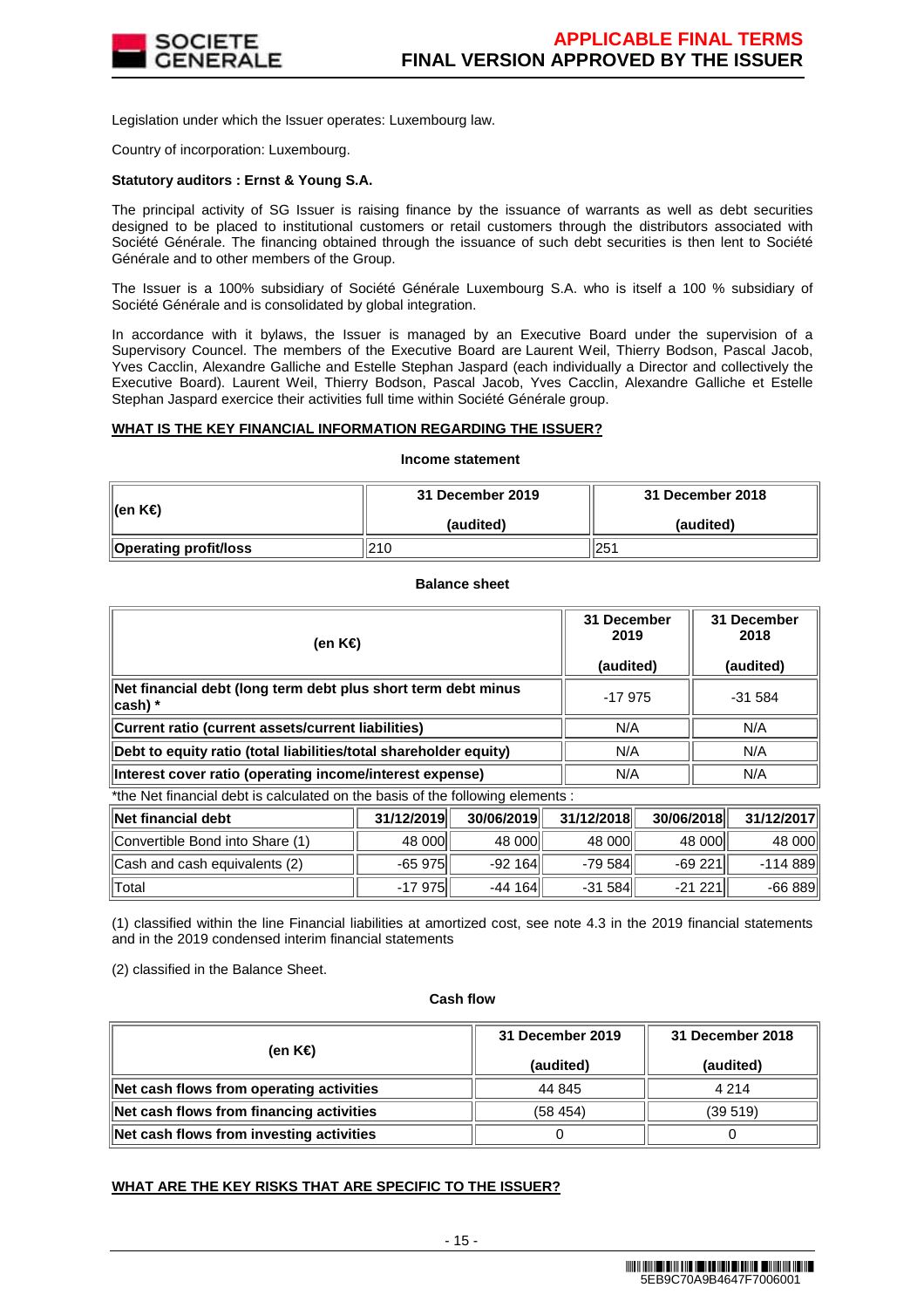

In the event of default or bankruptcy of the Issuer, the investor has recourse only against Société Générale and there is a risk of total or partial loss of the amount invested or conversion into securities (equity or debt) or postponement of maturity, in the event of bail-in affecting the Issuer's securities or Société Générale's structured certificates, without any guarantee or compensation.

### **SECTION C. KEY INFORMATION ON THE SECURITIES**

# **WHAT ARE THE MAIN FEATURES OF THE SECURITIES?**

**ISIN Code :** XS2174717962 **Number of Certificates :** up to 300000

| <b>Product Currency</b>               | EUR.                                                                                                        | Settlement<br><b>Currency</b> | <b>EUR</b>                                          |               |
|---------------------------------------|-------------------------------------------------------------------------------------------------------------|-------------------------------|-----------------------------------------------------|---------------|
| Listing                               | EuroTLX, a Multilateral Trading<br>Facility organized and managed Nominal Value<br>by Borsa Italiana S.p.A. |                               | EUR 100 per Certificate                             |               |
| Minimum<br>llnvestment                | <b>EUR 100</b>                                                                                              | <b>Issue Price</b>            | 100% of the Nominal Value                           |               |
| <b>Final Exercise Date</b>            | 16/07/2025                                                                                                  | <b>Capital Protection</b>     | No, you can lose up to the full<br>linvested amount |               |
| <b>Capital Barrier</b>                | 80%                                                                                                         | <b>Capital Barrier Type</b>   | Observed<br><sub>on</sub><br>Observation Date only  | Finall<br>the |
| Early<br>Redemption<br><b>Barrier</b> | 100%                                                                                                        | Redemption<br>Early<br>Coupon | 7.8%                                                |               |
| <b>Final Barrier</b>                  | 100%                                                                                                        | <b>Final Coupon</b>           | 78%                                                 |               |
| Reference Underlying                  |                                                                                                             | Identifier                    | Index Sponsor                                       | Currency      |
| EURO STOXX BANKS ( PRICE )® INDEX     |                                                                                                             | EU0009658426                  | <b>STOXX Limited</b>                                | <b>EUR</b>    |

This product is a certificate governed by English law.

This product is designed to provide a return when the product is redeemed (either at maturity or when redeemed early). It is possible for the product to be automatically redeemed early based on pre-defined conditions. If the product is not redeemed early, both the return and the capital redemption amount will be linked to the performance of the Reference Underlying. Your capital will be fully at risk when investing in this product.

### Automatic Early Redemption

On any Early Redemption Observation Date, if the level of the Reference Underlying is at or above the Early Redemption Barrier, the product will be redeemed early and you will receive:

100% of the Nominal Value, plus the Early Redemption Coupon multiplied by the number of periods the product has elapsed since inception.

A period corresponds to six months.

Final Redemption

On the Final Exercise Date, provided that the product has not been redeemed early, you will receive a Final Exercice Amount.

- If the Final Level of the Reference Underlying is at or above the Final Barrier, you will receive:

100% of the Nominal Value plus the Final Coupon

- If the Final Level of the Reference Underlying is below the Final Barrier and is at or above the Capital Barrier, you will receive:

100% of the Nominal Value.

- Otherwise, you will receive the Final Level of the Reference Underlying multiplied by the Nominal Value. In this scenario, you will suffer a partial or total loss of your invested amount.

Additional Information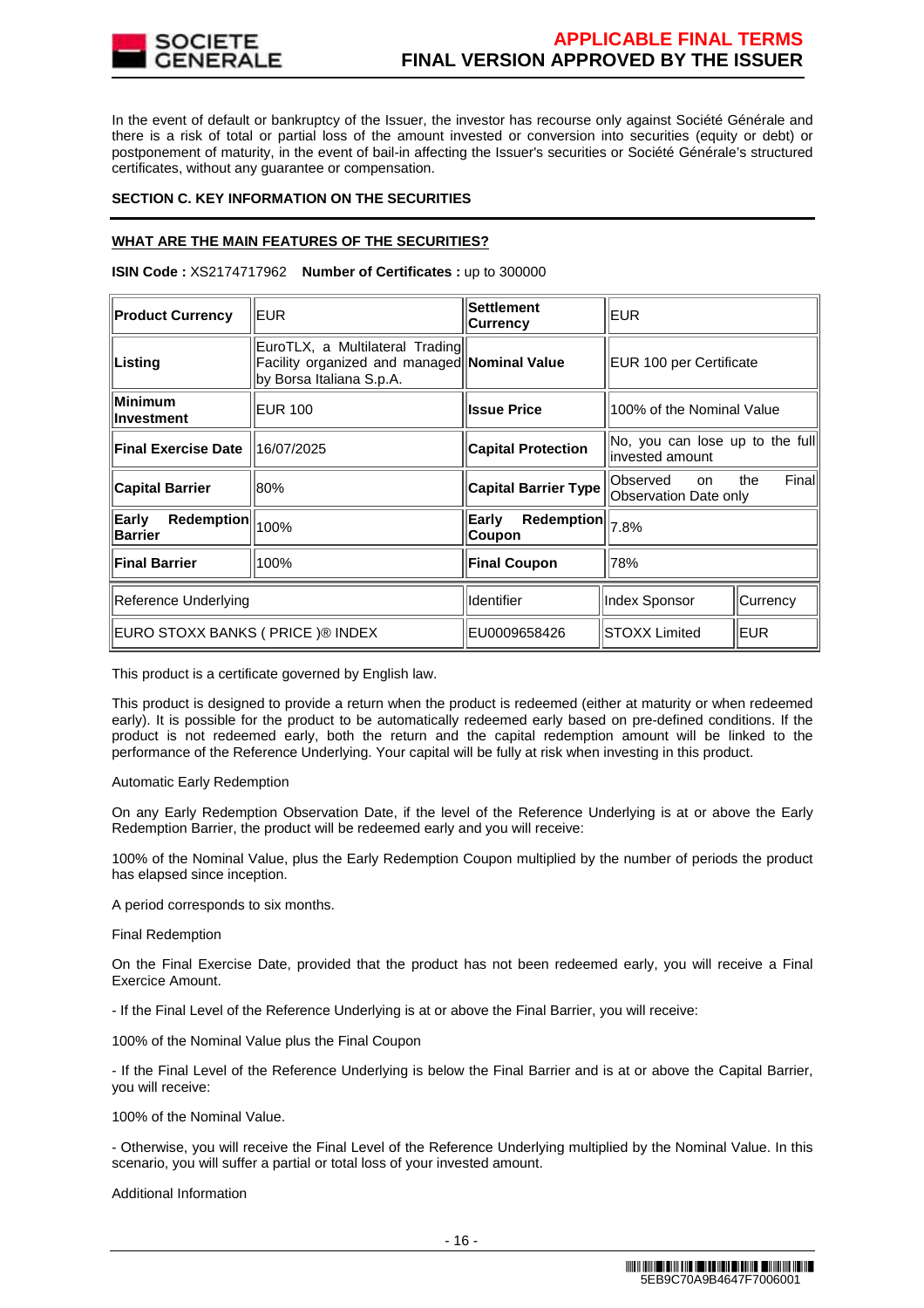

- The level of the Reference Underlying corresponds to its value expressed as a percentage of its Initial Value.

- The Initial Value of the Reference Underlying is its value observed on the Initial Observation Date.

- The Final Level is the level of the Reference Underlying observed on the Final Observation Date.

- Coupons are expressed as a percentage of the Nominal Value.

- Extraordinary events may lead to changes to the product's terms or the early termination of the product and could result in losses on your investment

- The product is available through a public offering during the applicable offering period in the following jurisdiction(s): Italy

| <b>Issue Date</b>                                                  | 31/07/2020  |                            |            |                         |             |             |
|--------------------------------------------------------------------|-------------|----------------------------|------------|-------------------------|-------------|-------------|
| <b>Initial Observation Date</b>                                    | 110/07/2020 |                            |            |                         |             |             |
| <b>Final Observation Date</b>                                      | 109/07/2025 |                            |            |                         |             |             |
| <b>Final Exercise Date</b>                                         | 16/07/2025  |                            |            |                         |             |             |
| Early<br><b>Redemption</b> 11/01/2021,<br><b>Observation Dates</b> | 10/01/2024. | 12/07/2021.<br>10/07/2024. | 10/01/2025 | 10/01/2022, 11/07/2022, | 10/01/2023. | 10/07/2023. |

### **Waiver of Set-off rights**

The Certificateholders waive any right of set-off, compensation and retention in relation to the Certificates, to the extent permitted by law.

### **Submission to jurisdiction:**

The Issuer accepts the competence of the courts of England in relation to any dispute against the Issuer, but accepts that such Certificateholders may bring their action before any other competent court.

### **Ranking:**

The Certificates will be direct, unconditional, unsecured and unsubordinated obligations of the Issuer and will rank at least pari passu with all other outstanding direct, unconditional, unsecured and unsubordinated obligations of the Issuer, present and future.

The Certificateholder acknowledge that in case of resolutions pursuant to Directive 2014/59/UE in relation to the Issuer's liabilities or the non subordianted, senior preferred, structured and LMEE ratio eligible liabilities of Société Générale, the Certificates may be subject to the reduction of all, or a portion, of the amounts due, on a permanent basis, a conversion of all, or a portion, of the amounts due into shares or other securities of the Issuer or the Guarantor or another person; cancellation; and/or the amendment on maturity of the Certificates or amendment on the calendar or the amount of the interests.

# **RESTRICTIONS ON THE FREE TRANSFERABILITY OF THE SECURITIES :**

Not Applicable. There is no restriction on the free transferability of the Certificates, subject to selling and transfer restrictions which may apply in certain jurisdictions including restrictions applicable to the offer and sale to, or for the account or benefit of, persons other than Permitted Transferees.

A Permitted Transferee means any person who (i) is not a U.S. person as defined pursuant to Regulation S; (ii) is not a person who comes within any definition of U.S. person for the purposes of the CEA or any CFTC Rule, guidance or order proposed or issued under the CEA (for the avoidance of doubt, any person who is not a "Non-United States person" defined under CFTC Rule 4.7(a)(1)(iv), but excluding, for purposes of subsection (D) thereof, the exception for any qualified eligible person who is not a "Non-United States person," shall be considered a U.S. person); and (iii) is not a "U.S. Person" for purposes of the final rules implementing the credit risk retention requirements of Section 15G of the U.S. Securities Exchange Act of 1934, as amended (the **U.S. Risk Retention Rules**) (a **Risk Retention U.S. Person**).

### **WHERE THE SECURITIES WILL BE TRADED?**

### **Admission to trading:**

Application will be made for the Certificates to be admitted to trading on the Multilateral Trading Facility ("MTF") named EuroTLX organized and managed by Borsa Italiana S.p.A.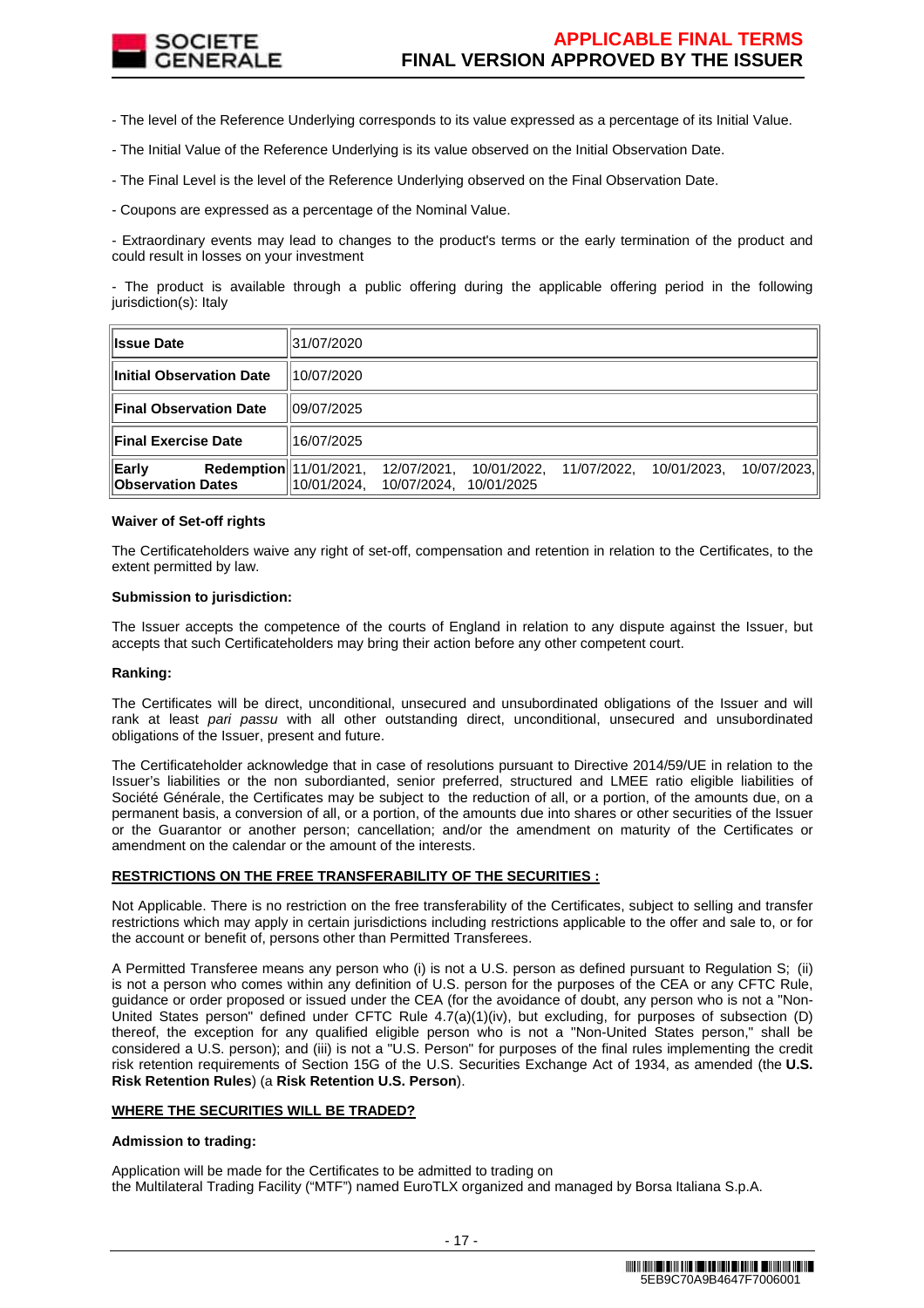

**There can be no assurance that the listing and trading of the Certificates will be approved with effect on the Issue Date or at all.**

### **IS THERE A GUARANTEE ATTACHED TO THE SECURITIES?**

### **Nature and scope of the guarantee:**

The Certificates are unconditionally and irrevocably guaranteed by Société Générale (the **Guarantor**) pursuant to the guarantee governed by French law made as of 05/06/2020 (the Guarantee).

The Guarantee obligations constitutes a direct, unconditional, unsecured and unsubordinated obligations of the Guarantor ranking as senior preferred obligations, as provided for in Article L. 613-30-3-I-3° of the French Code "monétaire et financier" and will rank at least pari passu with all other existing and future direct, unconditional, unsecured senior preferred obligations of the Guarantor, including those in respect of deposits.

Any references to sums or amounts payable by the Issuer which are guaranteed by the Guarantor under the Guarantee shall be to such sums and/or amounts as directly reduced, and/or in the case of conversion into equity, as reduced by the amount of such conversion, and/or otherwise modified from time to time resulting from the application of a bail-in power by any relevant authority pursuant to directive 2014/59/EU of the European Parliament and of the Council of the European Union.

### **Description of the Guarantor:**

The Guarantor, Société Générale is the parent company of the Société Générale Group.

Domicile: 29, boulevard Haussmann, 75009 Paris, France.

Legal form: Public limited liability company (société anonyme).

Country of incorporation: France.

Legal entity identifier (LEI) : O2RNE8IBXP4R0TD8PU41

The Guarantor may on a regular basis, as defined in the conditions set by the French Banking and Financial Regulation Committee, engage in all transactions other than those mentioned above, including in particular insurance brokerage.

Generally speaking, the Guarantor may carry out, on its own behalf, on behalf of third parties or jointly, all financial, commercial, industrial, agricultural, personal property or real property, directly or indirectly related to the above-mentioned activities or likely to facilitate the accomplishment of such activities.

### **Key financial information on the Guarantor:**

#### **Income statement**

|                                                                                                                                                                   | <b>First</b>                          |                          | <b>First</b>                   |                         |
|-------------------------------------------------------------------------------------------------------------------------------------------------------------------|---------------------------------------|--------------------------|--------------------------------|-------------------------|
| In millions of euros                                                                                                                                              | <b>Quarter</b><br>2020<br>(unaudited) | 31.12.2019 <br>(audited) | Quarter<br>2019<br>(unaudited) | 31.12.2018<br>(audited) |
|                                                                                                                                                                   |                                       |                          |                                |                         |
| Net interest income (or equivalent) (Total interest income<br>and expense)***                                                                                     | N/A                                   | 11,185                   | N/A                            | 11,019                  |
| Net fee and commission income (Total Fee income and<br>expense)                                                                                                   | N/A                                   | 5,257                    | N/A                            | 5,524                   |
| Net impairment loss on financial assets (Cost of risk)                                                                                                            | (820)                                 | (1,278)                  | (264)                          | (1,005)                 |
| Net trading income (Net gains and losses on financial<br><i>transactions</i> )                                                                                    | N/A                                   | 4,460                    | N/A                            | 5,189                   |
| Measure of financial performance used by the issuer in the<br>financial statements such as operating profit (Gross<br>operating income)                           | 492                                   | 6.944                    | 1,402                          | 7,274                   |
| Net profit or loss (for consolidated financial statements net<br>profit or loss attributable to equity holders of the parent) (Net<br><i>income, Group share)</i> | (326)                                 | 3,248                    | 686*                           | 4,121'                  |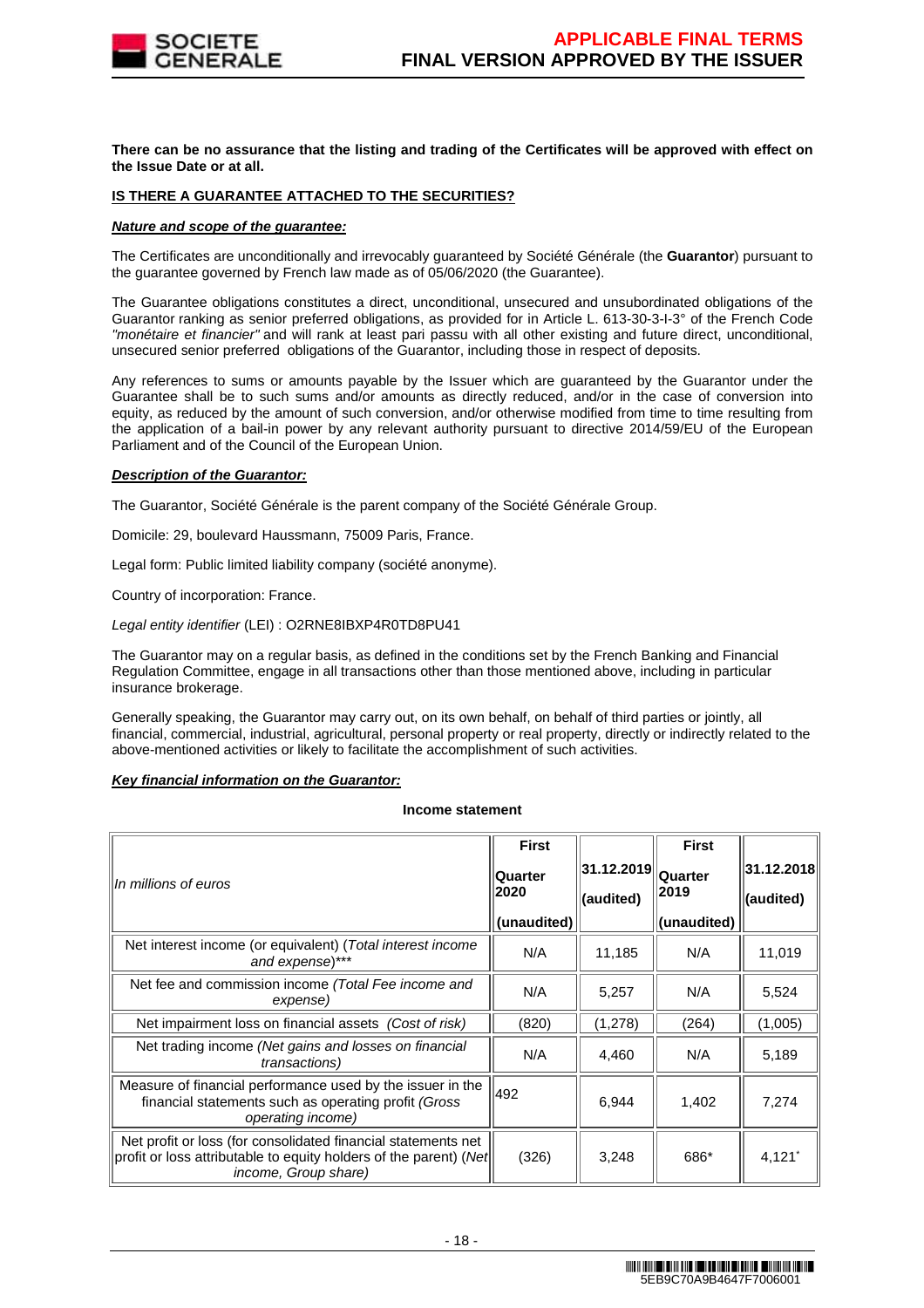

|                                                                                                                                                                                      | <b>First</b>                   |                         | <b>First</b>                   |                         |                                                                                                  |
|--------------------------------------------------------------------------------------------------------------------------------------------------------------------------------------|--------------------------------|-------------------------|--------------------------------|-------------------------|--------------------------------------------------------------------------------------------------|
| In billions of euros                                                                                                                                                                 | Quarter<br>2020<br>(unaudited) | 31.12.2019<br>(audited) | Quarter<br>2019<br>(unaudited) | 31.12.2018<br>(audited) | #Value as outcome from the<br>most recent supervisory<br>review and evaluation<br>process (SREP) |
| Total assets (Total Assets)                                                                                                                                                          | 1,507.7                        | 1,356.3                 | 1,363.6                        | 1,309.4                 | N/A                                                                                              |
| Senior debt (Debt securities<br><i>issued</i> )                                                                                                                                      | 139.6                          | 125.2                   | 126.9                          | 116.3                   | N/A                                                                                              |
| Subordinated debt<br>(Subordinated debts)                                                                                                                                            | 15.0                           | 14.5                    | 14.2                           | 13.3                    | N/A                                                                                              |
| Loans and receivables to<br>customers (Customer<br>loans at amortised cost)                                                                                                          | 461.8                          | 450.2                   | 436.8                          | 447.2                   | N/A                                                                                              |
| Deposits from customers<br>(Customer deposits)                                                                                                                                       | 442.6                          | 418.6                   | 409.9                          | 416.8                   | N/A                                                                                              |
| Total equity (Shareholders'<br>equity, subtotal<br>Equity, Group share)                                                                                                              | 62.6                           | 63.5                    | 61.8                           | 61.0                    | N/A                                                                                              |
| Non performing loans (based<br>on net carrying amount)<br>Loans and receivables)<br>(Doubtful loans)                                                                                 | 16.6                           | 16.2                    | 17.7                           | 18.0                    | N/A                                                                                              |
| Common Equity Tier 1<br>capital (CET1) ratio (or<br>other<br>relevant<br>prudential<br>adequacy<br>capital<br>ratop<br>depending on the issuance)<br>(Common<br>Equity Tier 1 ratio) | 12.6%                          | 12.7%                   | 11.7%                          | 11.4%                   | 10.02% **                                                                                        |
| Total capital ratio (Total<br>capital<br>ratio)                                                                                                                                      | 18.0%                          | 18.3%                   | 17.5%                          | 17.0%                   | N/A                                                                                              |
| Leverage ratio<br>calculated under applicable<br>regulatory framework (Fully-<br>loaded CRR<br>leverage ratio)                                                                       | 4.2%                           | 4.3%                    | 4.2%                           | 4.3%                    | N/A                                                                                              |

### **Balance sheet**

\* As from January 1st 2019, in accordance with the amendment to IAS 12 "Income Tax", the tax saving related to the payment of coupons on undated subordinated and deeply subordinated certificates, previously recorded in consolidated reserves, is now recognised in income on the Income tax" line; 2018 comparative data have been restated).

\*\*Taking into account the combined regulatory buffers, the CET1 ratio level that would trigger the Maximum Distributable Amount mechanism would be 10.02% as of 1January 2020 (including 0.27% of countercyclical buffers).

\*\*\*Titled in italics refer to titled used in the financial statements.

# **Key risks that are specific to the guarantor :**

Due to Société Générale's role as guarantor and counterparty to the Issuer's hedging transactions, investors are essentially exposed to Société Générale's credit risk and have no recourse against the Issuer in the event of the Issuer's default.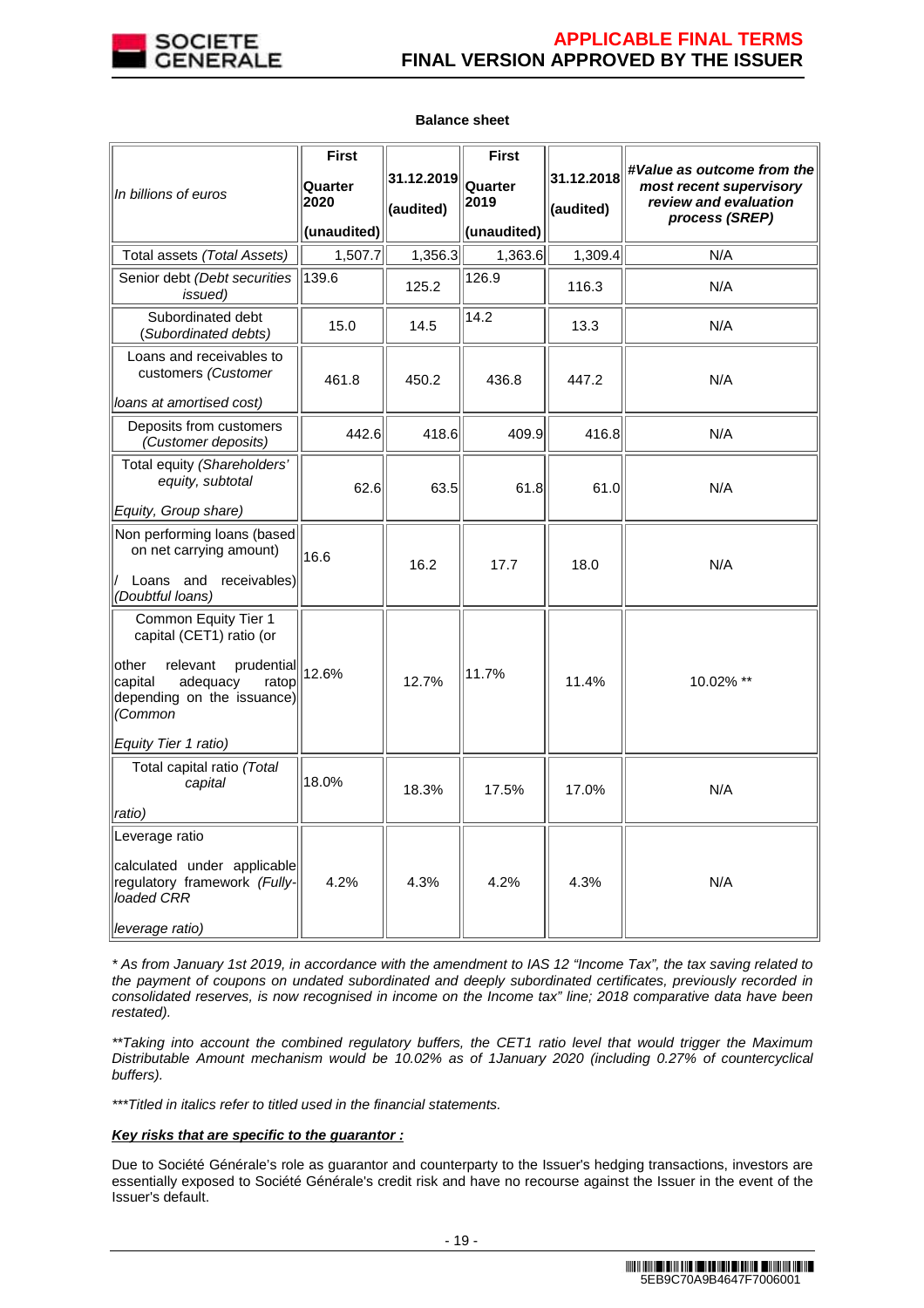

### **WHAT ARE THE KEY RISKS THAT ARE SPECIFIC TO THE SECURITIES?**

The investor bears the risk of total or partial loss of the amount invested at redemption of the Certificates on the Final Exercise Date or the event the Certificates is sold by the investor before that date.

Although it is subject to market making agreement, the liquidity of the product may be affected by exceptional circumstances that make it difficult to sell the product or at a price that results in a total or partial loss of the amount invested.

Certificates may be early redeemed automatically when the level of the Underlying(s) reaches a certain level. Investors will not benefit from the performance of the Underlying(s) subsequent to such event.

The market value of the Certificates depends on the evolution of market parameters at the time of exit (price level of the Underlying(s), interest rates, volatility and credit spreads) and may therefore result in a risk of total or partial loss on the amount initially invested.

Events unrelated to the Underlying(s) (e.g. change in law, including tax law, force majeure) may lead to early redemption of the Certificates and thus to total or partial loss of the amount invested.

Events affecting the Underlying(s) or hedging transactions may lead to adjustments, de-indexation, substitution of the Underlying(s), or and consequently to losses on the amount invested, including in the case of capital protection.

If the currency of the investor's main activities is different from that of the product, the investor is exposed to currency risk, especially in the event of exchange controls, which may reduce the amount invested.

The way the Index sponsor applies the index rules relating to the calculation, and modification of the composition of the Index and the integration of the events affecting its components may affect the value of the index and therefore the value of the Certificates.

Investors are exposed to the risk of operational capacity and expertise of the Index Sponsor to ensure the calculation and maintenance of the index according to the index rules in force throughout the life of the Certificates.

### **SECTION D - KEY INFORMATION ON THE OFFER OF SECURITIES TO THE PUBLIC AND/OR ADMISSION TO TRADING ON A REGULATED MARKET**

# **UNDER WHICH CONDITIONS AND TIMETABLE CAN I INVEST IN THIS SECURITIES ?**

### **DESCRIPTION OF THE TERMS AND CONDITIONS OF THE OFFER :**

#### **Non Exempted Offer Jurisdiction(s):** Italy

### **Offer Period:**

From and including July 07, 2020 at 9.00 a.m. Central European Time (CET) to and including July 28, 2020 at 4.00 p.m. CET, subject to any early closing of the Offer Period as described below.

The Certificates will be distributed:

(a) within the premises of the Distributors (at their offices and branches);

(b) through door-to-door selling (fuori sede) pursuant to Articles 30 and 31 of the Italian Legislative Decree No. 58 of 24th February 1998, as amended from time to time (the **"Italian Financial Services Act"**) from and including July 07, 2020 at 9.00 a.m. Central European Time (CET) to and including July 23, 2020 at 4.00 p.m. CET; and

(c) through long distance selling techniques (tecniche di comunicazione a distanza) pursuant to article 32 of the Italian Financial Services Act from and including July 07, 2020 at 9.00 a.m. Central European Time (CET) to and including July 16, 2020 at 4.00 p.m. CET,

subject to any early closing of the Offer Period as described below.

The Distributor intending to distribute Certificates through door-to-door selling (fuori sede) pursuant to article 30 of the Italian Financial Services Act will collect the acceptance forms - other than directly at their branches and offices - through financial advisors for door-to-door selling (consulenti finanziari abilitati all'offerta fuori sede) pursuant to Article 31 of the Italian Financial Services Act.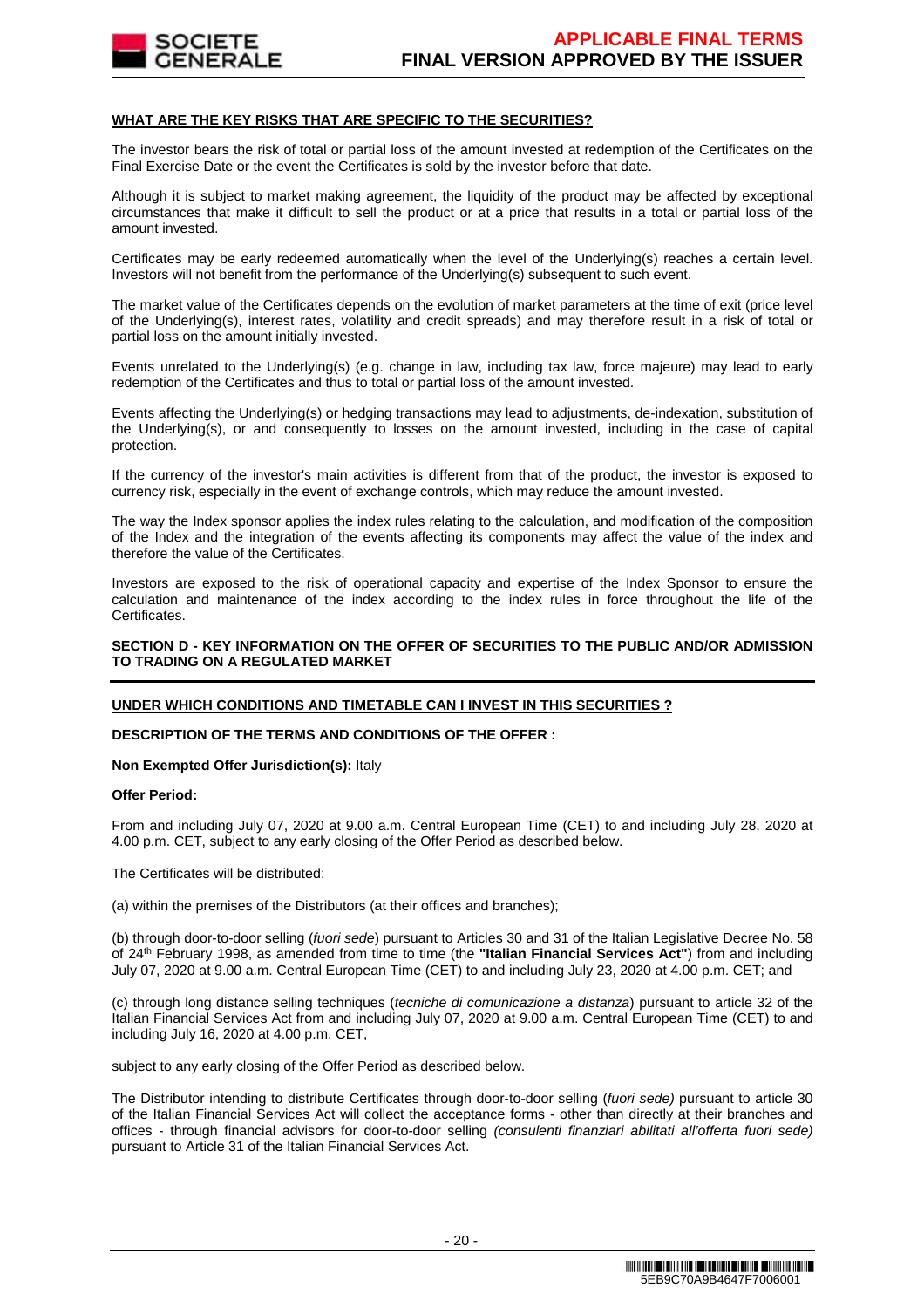

Pursuant to Article 30, paragraph 6, of the Italian Financial Services Act, the validity and enforceability of contracts entered into through door-to-door selling (fuori sede) is suspended for a period of 7 (seven) days from the date of subscription of the acceptance form by the relevant investor.

Within such period investors may notify the relevant Distributor of their withdrawal without payment of any charge or commission.

The Certificates will be also offered through long distance selling techniques (tecniche di comunicazione a distanza) pursuant to article 32 of the Italian Financial Services Act  $(i.e.,$  through the trading-online platform of the Distributors and/or recorded telephone orders). In this case, investors may purchase the Certificates via the internet, after being identified by the Distributor, by using their personal password/identification codes. Pursuant to article 67-duodecies of the Italian Legislative Decree No. 206/2005 as amended (the so called "Codice del Consumo"), the validity and enforceability of the contracts entered into through long distance selling techniques (tecniche di comunicazione a distanza) is suspended for a period of 14 (fourteen) days from the date of subscription of the acceptance form by the relevant investor. Within such period investors may notify the relevant Distributor of their withdrawal without any charge or commission

**Offer Price:** The Certificates will be offered at the Issue Price of which up to a maximum of 4.00% is represented by distribution fee payable upfront by the Guarantor to Deutsche Bank SpA, Piazza del Calendario, 3, 20126 Milano (the **Distributor**).

### **Conditions to which the offer is subject:**

Offers of the Certificates are conditional on their issue and, on any additional conditions set out in the standard terms of business of the financial intermediaries, notified to investors by such relevant financial intermediaries.

The Issuer reserves the right to close the Offer Period prior to its stated expiry for any reason. The Issuer reserves the right to withdraw the offer and cancel the issuance of the Certificates for any reason at any time on or prior to the Issue Date. For the avoidance of doubt, if any application has been made by a potential investor and the Issuer exercises such right, no potential investor shall be entitled to subscribe or otherwise acquire acquire the the Certificates. In each case, a notice to the investors on the early termination or the withdrawal, as applicable, will be published on the website of the Issuer (http://prospectus.socgen.com).

The validity of the offer is subject to the condition that the decision of admission to trading on EuroTLX is released by Borsa Italiana S.p.A. by not later than on the day immediately preceding the Issue Date; otherwise, the offer will be deemed withdrawn and the issuance cancelled. The Issuer undertakes to file the relevant application with Borsa Italiana S.p.A. in due time to allow Borsa Italiana S.p.A. to release a decision, according to its rules, within the day immediately preceding the Issue Date.

**Issue Price:** EUR 100 per Certificate of EUR 100 Specified Denomination

### **Estimate of total expenses related to the issuance or the offer, including estimated expenses charged to the investor by the Issuer or the offeror:**

The entry costs included in the Issue Price charged to the investor by the Issuer or the Offeror are equal to 6.24 %. The entry costs and potential recurrent costs and potential anticipated exit penalties may have an impact on the return the investor may obtain from his investment.

**Distribution plan:** The product is intended for retail investors and will be offered in Italy

### **WHO IS THE OFFEROR AND/OR THE PERSON ASKING FOR THE ADMISSION TO TRADING ?**

Société Générale as Dealer Tour Société Générale - 17 Cours Valmy 92987 Paris La Défense Cedex, France Domicile : 29, boulevard Haussmann, 75009 Paris, France. Legal form : Public limited liability company (société anonyme). Applicable law : English law.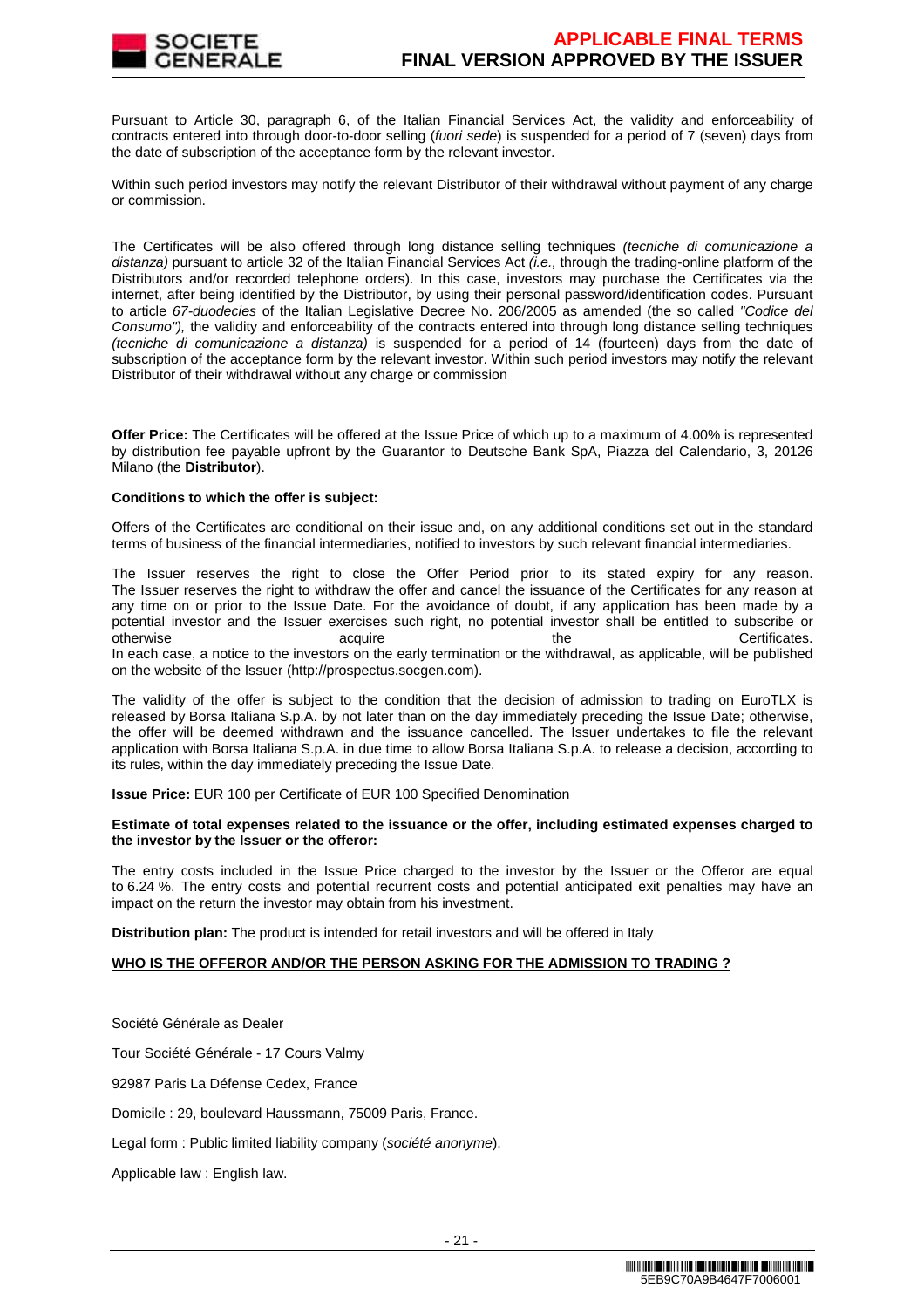

Country of incorporation : France

### **WHY IS THIS PROSPECTUS BEING PRODUCED ?**

This prospectus is drawn up for the purposes of the public offer of the Certificates.

**Reasons for the offer and use of proceeds :** The net proceeds from each issue of Certificates will be applied for the general financing purposes of the Société Générale Group, which include making a profit.

#### **Estimated net proceeds : Not Applicable**

**Underwriting**: There is an underwriting agreement on a firm commitment basis with**:** Société Générale

#### **Interests of the individual and natural persons of the issuance/offer :**

Save for fees, if any, payable to the Dealer, and so far as the Issuer is aware, no person involved in the issue of the Certificates has an interest material to the offer.

The Dealer and its affiliates have engaged, and may in the future engage, in investment banking and/or commercial banking transactions with, and may perform other services for, the Issuer and its affiliates in the ordinary course of business.

Société Générale will ensure the roles of provider of hedging instruments to the Issuer of the Certificates and Calculation Agent of the Certificates.

The possibility of conflicts of interest between the different roles of Société Générale on one hand, and between those of Société Générale in these roles and those of the Certificateholders on the other hand cannot be excluded.

Furthermore, given the banking activities of Société Générale, conflicts may arise between the interests of Société Générale acting in these capacities (including business relationship with the issuers of the financial instruments being underlyings of the Certificates or possession of non public information in relation with them) and those of the Certificateholders. Finally, the activities of Société Générale on the underlying financial instrument(s), on its proprietary account or on behalf of its customers, or the establishment of hedging transactions, may also have an impact on the price of these instruments and their liquidity, and thus may be in conflict with the interests of the Certificateholders.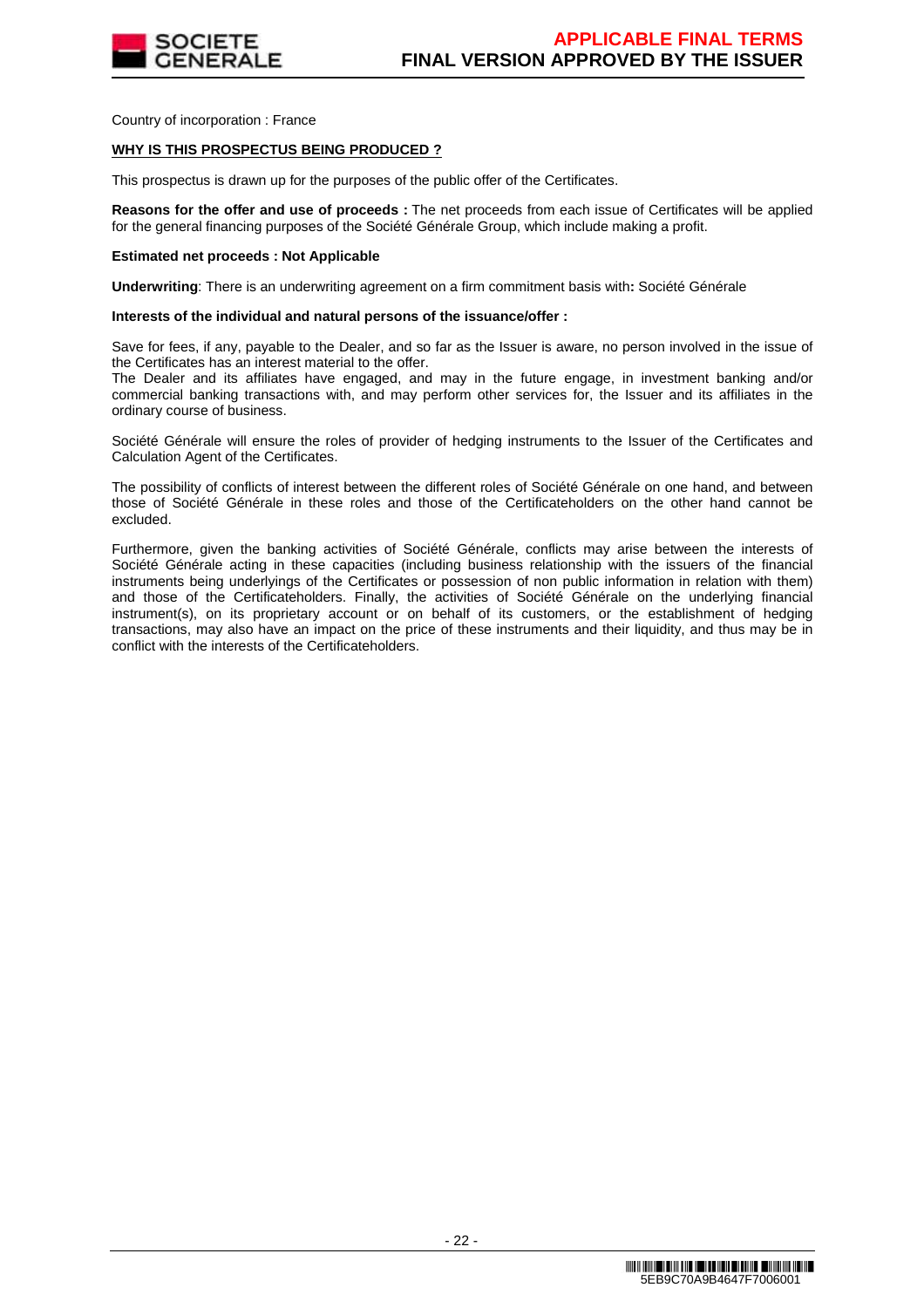

### **NOTA DI SINTESI DELL'EMISSIONE**

### **SZIONE A – INTRODUZIONE COMPRENSIVA DELLE AVVERTENZE**

**Codice ISIN** : XS2174717962

### **Emittente : SG Issuer**

Domicilio : 16, boulevard Royal, L-2449 Luxembourg

Numero di telefono : + 352 27 85 44 40

Legal entity identifier (LEI) : 549300QNMDBVTHX8H127

### **Offerente e/o soggetto che richiede l'ammissione alle negoziazioni :**

Societe Generale

Tour Société Générale - 17 Cours Valmy

92987 Paris La Défense Cedex, France

Sede legale : 29, boulevard Haussmann, 75009 Paris, France.

Legal entity identifier (LEI) : O2RNE8IBXP4R0TD8PU41

### **Individuazione e contatti dell'autorità competente per l'approvazione del prospetto:**

Approvato dalla Commission de Surveillance du Secteur Financier (CSSF)

110, route d'Arlon L-2991, Luxembourg

E-Mail : direction@cssf.lu

**Data di approvazione del prospetto:** 05/06/2020

# **AVVERTENZE**

La presente nota di sintesi deve essere letta come un'introduzione al prospetto di base (il **Prospectus**).

Qualsiasi decisione di investire nei certificati (i **Certificati**) emesse sulla base Prospetto deve basarsi su una valutazione complessiva del Prospetto da parte dell'investitore.

#### **I potenziali investitori devono essere consapevoli del fatto che questi Certificati potrebbero essere volatili e che potrebbero non ricevere alcun interesse e potrebbero perdere tutto o una parte sostanziale del loro investimento.**

Qualora sia proposto un ricorso dinanzi all'autorità giudiziaria in merito alle informazioni contenute nel Prospetto e nelle relative Condizioni Definitive, il ricorrente potrebbe essere tenuto a sostenere i costi della traduzione del Prospetto di Base prima dell'inizio del procedimento, ai sensi della legislazione nazionale degli Stati Membri.

Nessun soggetto che ha provveduto alla predisposizione della presente nota di sintesi, compresa l'eventuale traduzione, potrà essere ritenuto responsabile civilmente, salvo che questa risulti fuorviante, imprecisa o incoerente se letta congiuntamente alle altre parti del Prospetto, o non offra, se letta congiuntamente alle altre parti del Prospetto, informazioni essenziali volte ad agevolare la decisione dell'investitore di investire nei Certificati.

**State per acquistare un prodotto che non è semplice e può essere di difficile comprensione.**

### **SEZIONE B – INFORMAZIONI CHIAVE SULL'EMITTENTE**

### **CHI È L'EMITTENTE DEI TITOLI?**

**Emittente : SG Issuer** (o l'**Emittente**)

Domicilio: 16, boulevard Royal, L-2449 Luxembourg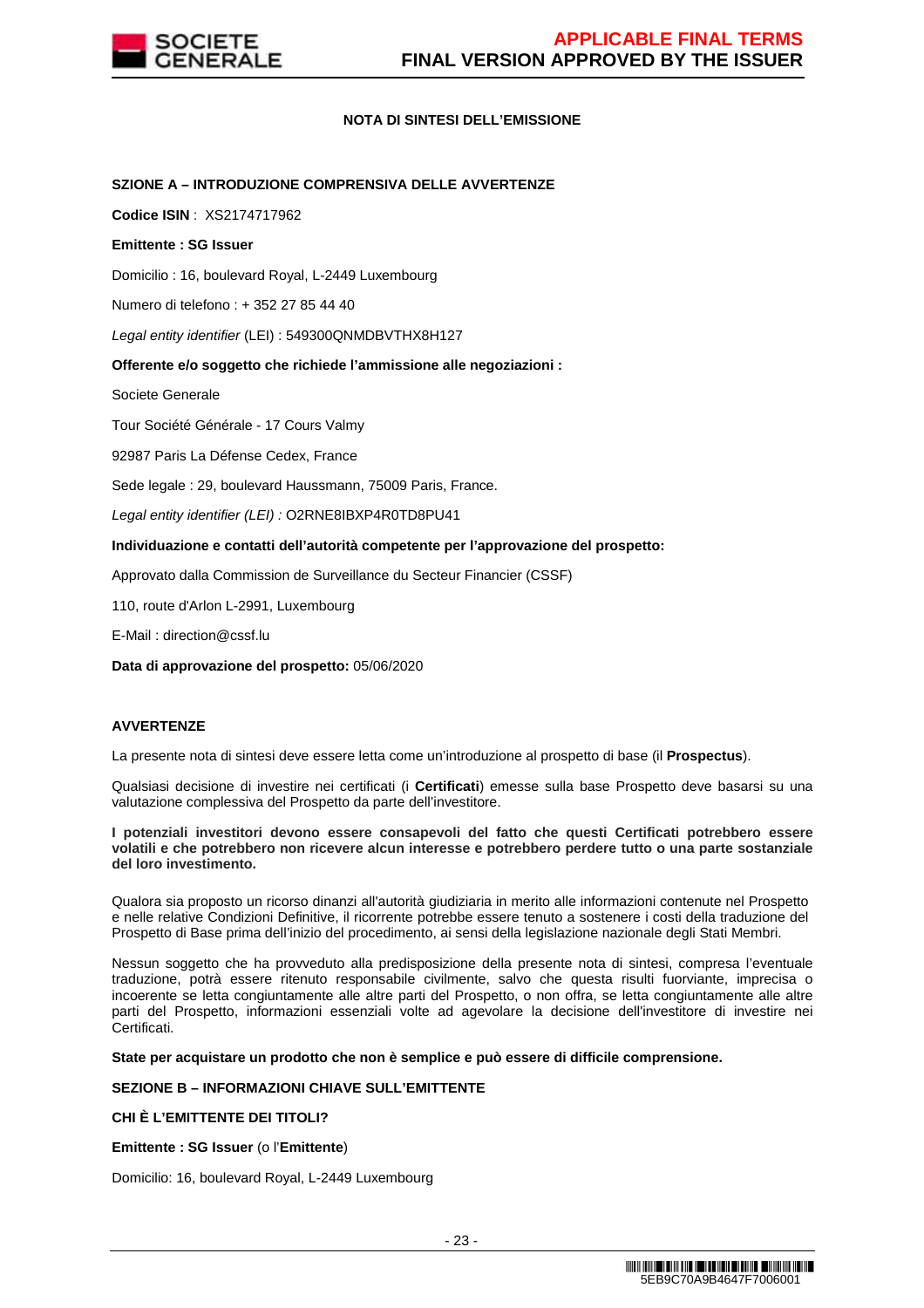

Legal entity identifier (LEI) : 549300QNMDBVTHX8H127

Giurisdizione di riferimento: diritto lussemburghese.

Paese di costituzione: Lussemburgo.

### **Società di revisione : Ernst & Young S.A.**

Le attività principali di SG Issuer sono rappresentate dalla raccolta di fondi tramite l'emissione di warrant e titoli di debito destinati al collocamento presso clienti istituzionali o retail tramite collocatori associati a Société Générale. I fondi derivanti all'emissione di tali titoli di debito vengono quindi concessi in prestito a Société Générale ed altri membri del Gruppo.

SG Issuer è una società controllata al 100 % da Société Générale Luxembourg SA, che è a sua volta un'entità interamente controllata da Société Générale e interamente consolidata.

Come previsto dal proprio statuto, l'Emittente è gestito da un Comitato Esecutivo che agisce sotto la supervisione di un Consiglio di Supervisione. I membri del Comitato Esecutivo sono Laurent Weil, Thierry Bodson, Pascal Jacob, Yves Cacclin, Alexandre Galliche e Estelle Stephan Jaspard (ciascuno singolarmente un Consigliere e nel suo complesso il Comitato Esecutivo). Laurent Weil, Thierry Bodson, Pascal Jacob, Yves Cacclin, Alexandre Galliche et Estelle Stephan Jaspard prestano la loro attività a tempo pieno nell'ambito del gruppo Societe Generale.

### **QUALI SONO LE INFORMAZIONI FINANZIARIE CHIAVE RELATIVE ALL'EMITTENTE?**

#### **Conto economico**

|                                    | 30 giugno 2019                | 30 giugno 2018                |                           | 31 dicembre 2018   31 dicembre 2017 |  |
|------------------------------------|-------------------------------|-------------------------------|---------------------------|-------------------------------------|--|
| (in migliaia di €)                 | (non soggetto a<br>revisione) | (non soggetto a<br>revisione) | (soggetto a<br>revisione) | (soggetto a<br>revisione)           |  |
| Utile/perdita<br><b>∥operativa</b> | 20 380                        | 16 490                        | 40 877                    | 67 184                              |  |

### **Stato patrimoniale**

| (in migliaia di €)                                                                                                                  | 30 giugno<br>2019<br>(non soggetto<br>a revisione) | 30 giugno<br>2018<br>(non soggetto<br>a revisione) | 31 dicembre<br>2018<br>(soggetto a<br>revisione) | 31 dicembre<br>2017<br>(soggetto a<br>revisione) |
|-------------------------------------------------------------------------------------------------------------------------------------|----------------------------------------------------|----------------------------------------------------|--------------------------------------------------|--------------------------------------------------|
| Debito finanziario netto (debiti<br>lungo∥<br>$\mathbf{a}$<br>termine meno debiti a breve termine meno<br> disponibilità liquide) * | $-44164$                                           | $-21221$                                           | $-31584$                                         | $-66889$                                         |
| (attività<br>correntil<br>Rapporto<br>corrente<br>/passività correnti)                                                              | N/A                                                | N/A                                                | N/A                                              | N/A                                              |
| Rapporto debito e capitale (passività totali<br>/capitale azionario totale)                                                         | N/A                                                | N/A                                                | N/A                                              | N/A                                              |
| Tasso di copertura degli interessi (reddito<br>operativo/spesa per interessi)                                                       | N/A                                                | N/A                                                | N/A                                              | N/A                                              |

\* il debito finanziario netto è calcolato sulla base dei seguenti elementi :

| ∥Debito finanziario netto                     | 30/06/2019 | 30/06/2018 | 31/12/2018 | 31/12/2017 |
|-----------------------------------------------|------------|------------|------------|------------|
| Obbligazioni convertibili in azioni (1)       | 48 000     | 48 000     | 48 000     | 48 000     |
| Disponibilità liquide e mezzi equivalenti (2) | $-92164$   | -69 221    | $-79584$   | -114 889   |
| ∥Totale                                       | $-44164$   | $-21221$   | $-31584$   | $-66889$   |

(1) classificato nella voce Passività finanziarie a costo ammortizzato, si veda nota 7 nel bilancio 2018 e nel bilancio periodico abbreviato del 2018 e di veda la nota 4.3 nel bilancio periodico abbreviato del 2019

(2) classificato nello Stato Patrimoniale.

# **Flussi di cassa**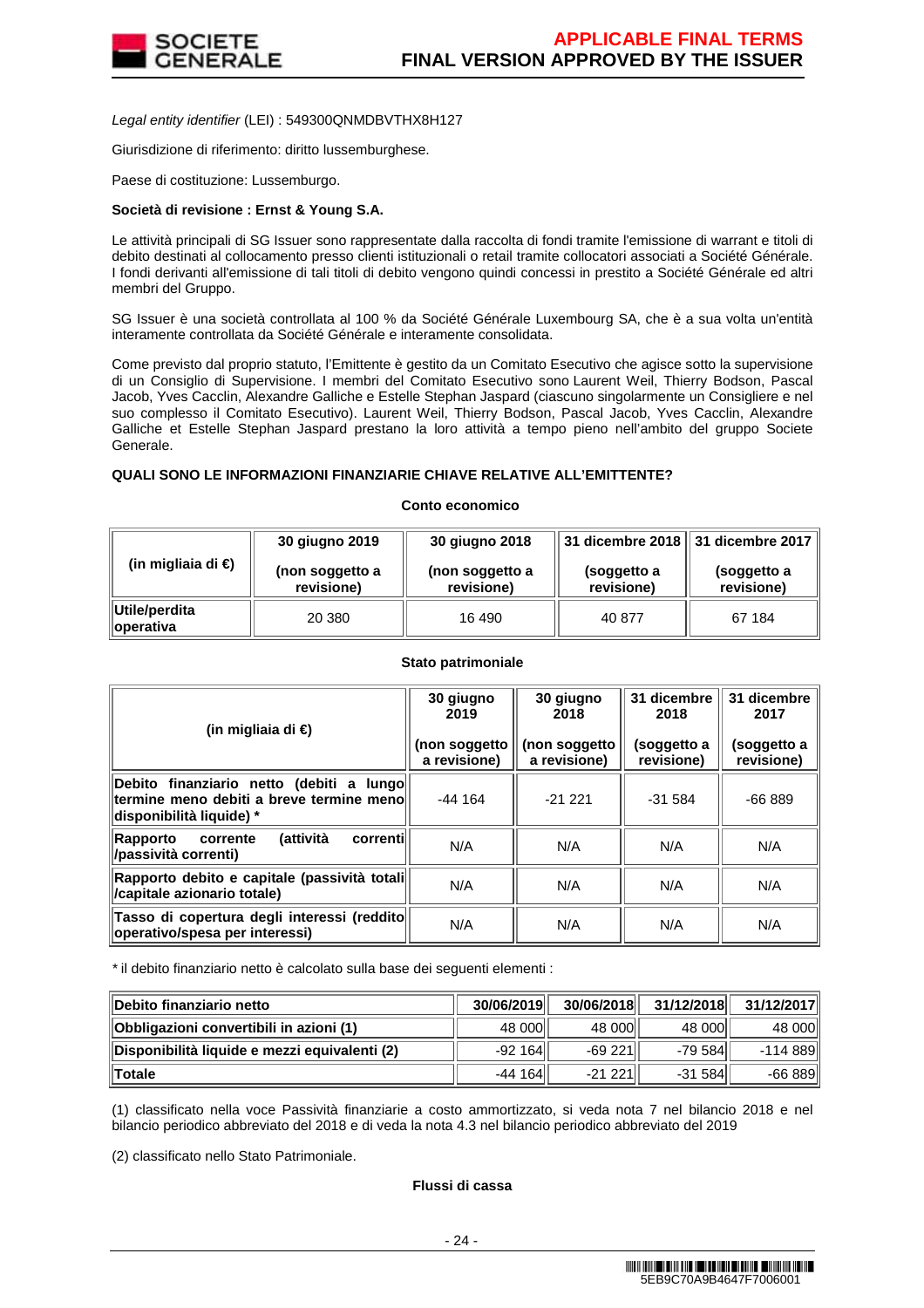

# **APPLICABLE FINAL TERMS FINAL VERSION APPROVED BY THE ISSUER**

| (in migliaia di €)                                   | 30 giugno 2019<br>(non soggetto a<br>revisione | 30 giugno 2018<br>soggetto<br>(non<br>a<br>revisione) | 31<br>dicembre 2018<br>(soggetto a<br>revisione) | 31<br>dicembre 2017<br>(soggetto a<br>revisione) |
|------------------------------------------------------|------------------------------------------------|-------------------------------------------------------|--------------------------------------------------|--------------------------------------------------|
| Flussi di cassa netti da attività<br>operative       | 14 4 29                                        | (43 874)                                              | 4214                                             | 95 927                                           |
| Flussi di cassa netti da attività<br>finanziarie     | (1849)                                         | (1794)                                                | (39519)                                          | (70182)                                          |
| Flussi di cassa netti da attività<br>di investimento | 0                                              | 0                                                     | 0                                                | 0                                                |

# **QUALI SONO I RISCHI CHIAVE SPECIFICI DELL'EMITTENTE?**

In caso di inadempimento o fallimento dell'Emittente, l'investitore ha diritto di ricorso soltanto nei confronti di Société Générale e, in caso di bail-in applicato ai titoli dell'emittente o ai prodotti strutturati di Société Générale, è esposto al rischio di perdita totale o parziale dell'importo investito o di sua conversione in titoli (di capitale o di debito) o di spostamento della scadenza, senza alcuna garanzia o compensazione.

### **SEZIONE C. INFORMAZIONI CHIAVE SUI TITOLI**

### **QUALI SONO LE CARATTERISTICHE PRINCIPALI DEI TITOLI?**

| Valuta del Prodotto IEUR                         |                                                                                                              | Valuta<br>di<br>Regolamento                              | <b>EUR</b>                                                               |            |
|--------------------------------------------------|--------------------------------------------------------------------------------------------------------------|----------------------------------------------------------|--------------------------------------------------------------------------|------------|
| Sede<br>negoziazione                             | EuroTLX, un Sistema<br>di Multilaterale di Negoziazione<br>organizzato e gestito da Borsa<br>Italiana S.p.A. | <b>Valore Nominale</b>                                   | 100 EUR per Certificato                                                  |            |
| Investimento<br>Minimo                           | <b>100 EUR</b>                                                                                               | Prezzo<br>di<br><b>Emissione</b>                         | 100% del Valore Nominale                                                 |            |
| <b>Data di Scadenza</b>                          | 16/07/2025                                                                                                   | dell<br><b>Protezione</b><br><b>Capitale</b>             | No, è possibile subire una<br>perdita anche totale<br>dell'investimento. |            |
| <b>Barriera</b><br>sull<br>Capitale              | 80%                                                                                                          | Tipologia<br>sul Capitale                                | Barriera Rilevazione solo alla Data di<br><b>Valutazione Finale</b>      |            |
| Barriera di<br>Liquidazione<br><b>Anticipata</b> | 100%                                                                                                         | Premio alla<br>Liquidazione<br>7.8%<br><b>Anticipata</b> |                                                                          |            |
| <b>Barriera Finale</b>                           | 100%                                                                                                         | <b>Premio Finale</b>                                     | 78%                                                                      |            |
| Sottostante di Riferimento                       |                                                                                                              | <b>Identificatore</b>                                    | Sponsor<br>dell'Indice                                                   | Valuta     |
| EURO STOXX BANKS ( PRICE )® INDEX                |                                                                                                              | EU0009658426                                             | STOXX Limited                                                            | <b>EUR</b> |

**Codice ISIN :** XS2174717962 **Numero di Certificati:** fino a 300000

Questo prodotto è un certificato regolato dalla legge inglese.

Questo prodotto è concepito per generare un rendimento quando il prodotto è rimborsato (o a scadenza o nel caso di liquidazione anticipata). E' possibile che il prodotto

sia automaticamente rimborsato anticipatamente in base a condizioni predefinite. Se il prodotto non è rimborsato anticipatamente, sia il rendimento che l' importo di

liquidazione del capitale saranno legati alla performance del Sottostante di Riferimento. Il capitale investito sarà da considerarsi totalmente a rischio investendo in questo prodotto.

Liquidazione Anticipata Automatica

Ad una qualsiasi Data di Valutazione della Liquidazione Anticipata, se il livello del Sottostante di Riferimento è pari o superiore alla Barriera di Liquidazione Anticipata, il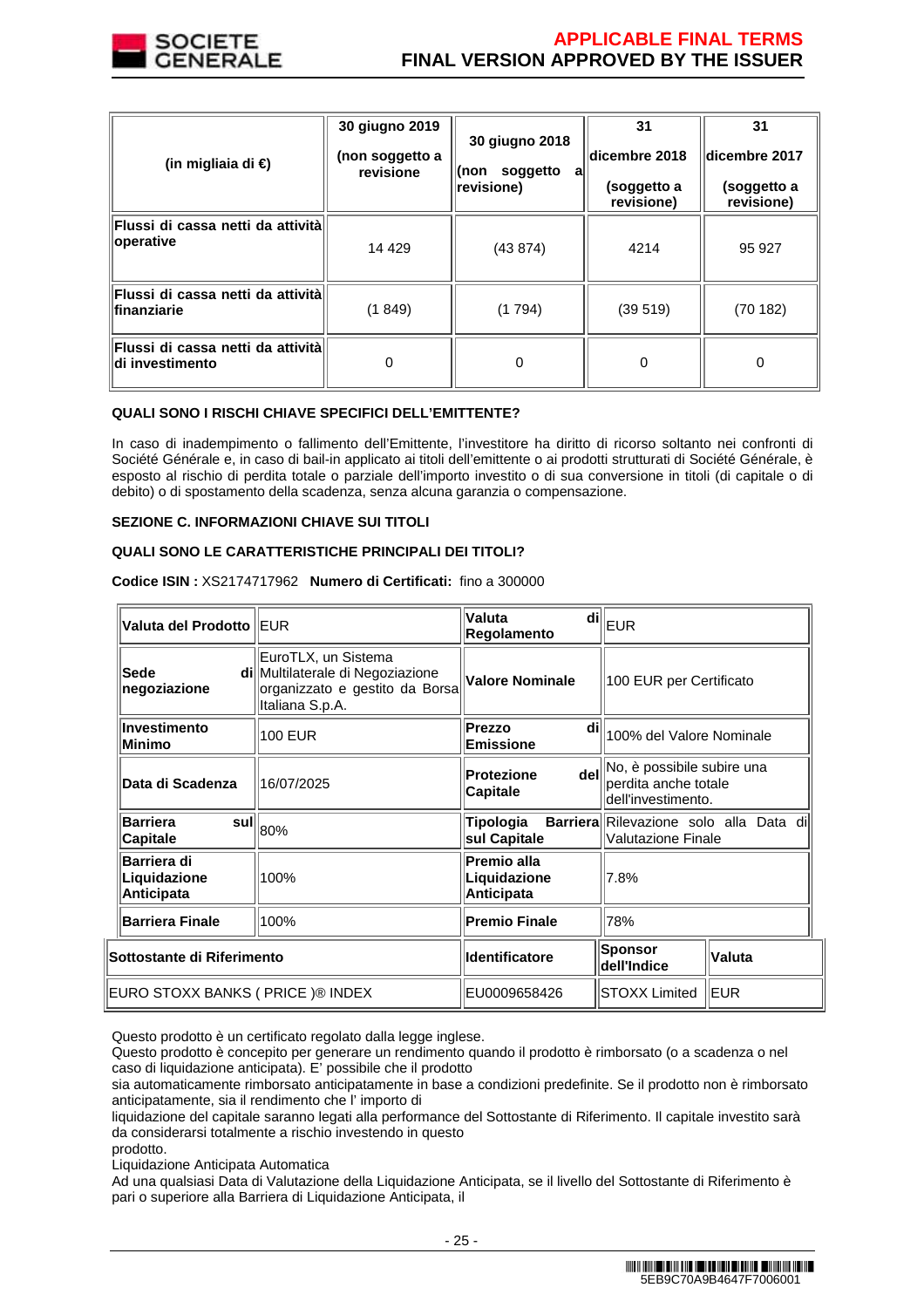

prodotto sarà rimborsato anticipatamente e si riceverà:

100% del Valore Nominale più il Premio di Liquidazione Anticipata moltiplicato per il numero dei periodi trascorsi dall' emissione del prodotto.

Un periodo corrisponde a sei mesi.

Liquidazione Finale

Alla Data di Scadenza, a condizione che il prodotto non sia stato rimborsato anticipatamente, si riceverà un importo finale di liquidazione.

- Se il Livello Finale del Sottostante di Riferimento è pari o superiore alla Barriera Finale, si riceverà:

100% del Valore Nominale più il Premio Finale

- Se il Livello Finale del Sottostante di Riferimento è inferiore alla Barriera Finale ed è pari o superiore alla Barriera sul Capitale, si riceverà:

100% del Valore Nominale.

- Altrimenti, si riceverà il Livello Finale del Sottostante di Riferimento moltiplicato per il Valore Nominale. In questo scenario, si andrà incontro ad una perdita parziale o

totale del capitale investito. Ulteriori Informazioni

- Il livello del Sottostante di Riferimento corrisponde al suo valore espresso come percentuale del suo Valore Iniziale.

- Il Valore Iniziale del Sottostante di Riferimento è il suo valore registrato alla Data di Valutazione Iniziale.

- Il Livello Finale è il livello del Sottostante di Riferimento registrato alla Data di Valutazione Finale.

- I Premi sono espressi come percentuale del Valore Nominale.

- Il verificarsi di eventi straordinari potrebbe causare modifiche dei termini del prodotto o il suo rimborso anticipato. Ciò potrebbe comportare perdite sul capitale investito.

- Il prodotto è disponibile mediante un'offerta pubblica durante il periodo di offerta applicabile nelle seguenti giurisdizioni: Italia

| <b>Data di Emissione</b>                                                        | 31/07/2020                 |                            |                           |             |             |             |
|---------------------------------------------------------------------------------|----------------------------|----------------------------|---------------------------|-------------|-------------|-------------|
| $\widetilde{\mathsf{Valutazione}}\rVert_{10/07/2020}$<br>di<br>Data<br>Iniziale |                            |                            |                           |             |             |             |
| <b>Valutazione</b><br>di<br>Data<br>Finale                                      | 09/07/2025                 |                            |                           |             |             |             |
| <b>Data di Scadenza</b>                                                         | 16/07/2025                 |                            |                           |             |             |             |
| Date di Valutazione della<br>Liquidazione<br>Anticipata                         | 11/01/2021,<br>10/01/2024. | 12/07/2021.<br>10/07/2024, | 10/01/2022,<br>10/01/2025 | 11/07/2022, | 10/01/2023, | 10/07/2023. |

### **Rinuncia ai diritti di compensazione**

I Portatori dei Cerificati rinunciano a qualsiasi diritto di compensazione e ritenzione con riferimento ai Certificati, nella misura consentita dalla legge.

### **Giurisdizione applicabile**

L'Emittente accetta la competenza dei tribunali inglesi in relazione a qualunque controversia nei confronti dell'Emittente, e che i Portatori dei Certificati possano promuovere un'azione legale innanzi a qualunque altro tribunale competente.

### **Priorità:**

I Certificati sono obbligazioni dirette, incondizionate, non garantite e non subordinate dell'Emittente e saranno pari passu rispetto a tutte le altre obbligazioni dirette, incondizionate, non garantite e non subordinate dell'Emittente, presenti e future, in circolazione.

Il Portatore dell'obbligazione prende atto e accetta che in caso di risoluzione ai sensi della Direttiva 2014/59/UE che riguardi le passività dell'Emittente ovvero le passività di Societe Generale non subordinate, di tipo senior preferred, strutturate e rilevanti ai fini del rapporto LMEE, I Certificati possono essere oggetto di riduzione totale o parziale degli importi in relazione ad esse dovuti, su base permanente; di conversione in tutto o in parte degli import dovuti in azioni o altri titoli dell'Emittente o del Garante o di altro soggetto; di cancellazione; e/o di modifica della scadenza dei Certificati ovvero modifica del calendario o dell'importo degli interessi.

# **RESTRIZIONI ALLA LIBERA TRASFERIBILITÀ DEI CERTIFICATI**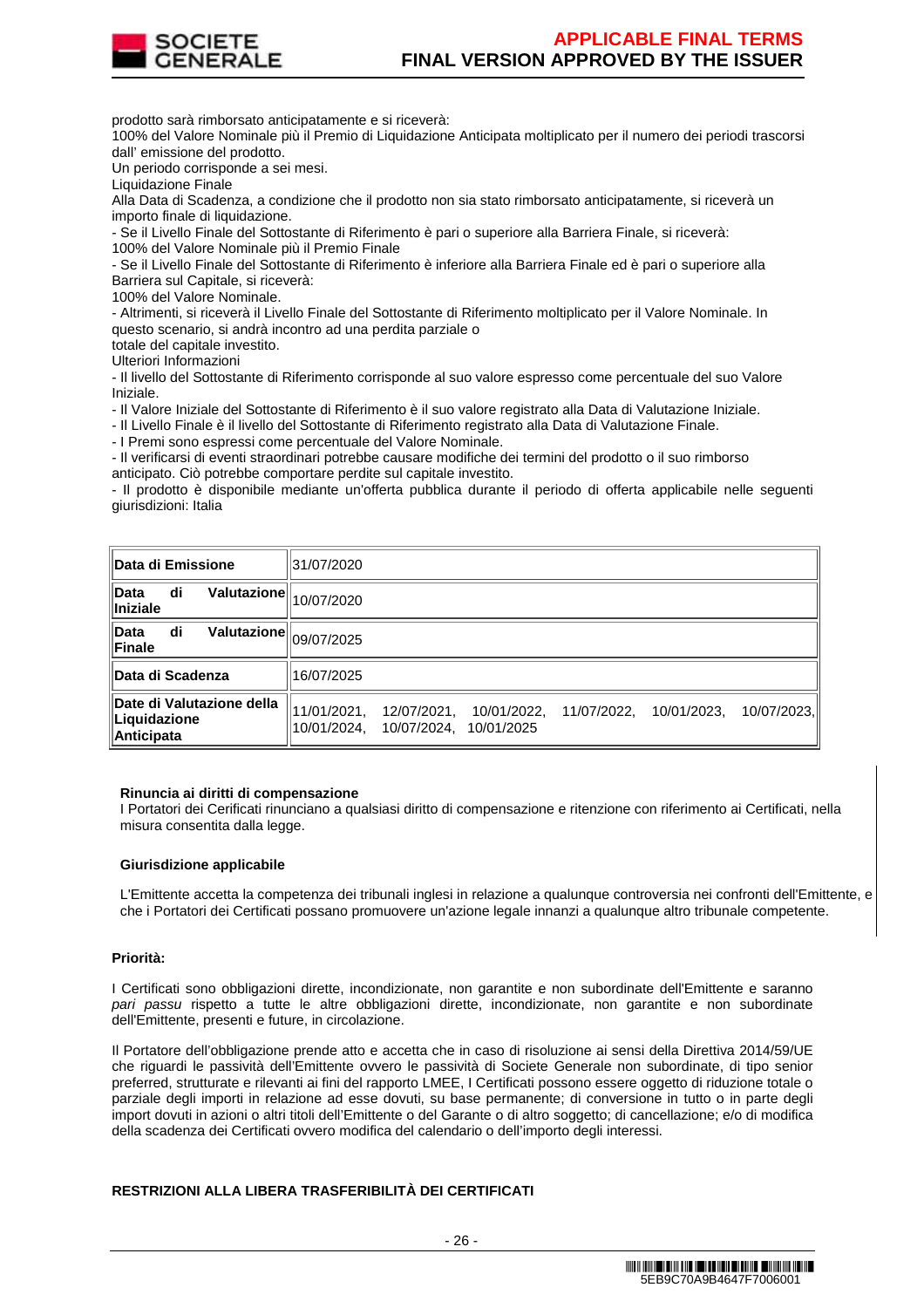

Non Applicabile. Non sussiste alcuna limitazione alla libera trasferibilità dei Certificati, ferme restando le restrizioni di vendita e trasferimento eventualmente in vigore in talune giurisdizioni, incluse le restrizioni applicabili all'offerta e alla vendita a, o per conto o a beneficio di, Cessionari Autorizzati

Un Cessionario Consentito indica qualsiasi soggetto che (i) non è una U.S. person secondo la definizione di cui al Regulation S; e (ii) non è un soggetto che rientra in una qualsiasi definizione di soggetto U.S. ai fini di qualsivoglia regola CEA o CFTC, o linee guida o ordinanze proposte o emesse da CEA (per fini di chiarezza, qualsiasi soggetto che non sia un "soggetto non statunitense" ai sensi della norma CFTC 4.7(a)(1)(iv), ma escludendo, ai fini della sottosezione (D), l'eccezione riferita a qualsiasi soggetto qualificato ed idoneo che non sia un "soggetto non statunitense", sarà considerato un soggetto U.S.); e (iii) non è "soggetto U.S." ai sensi delle norme definitive di attuazione dei requisiti di mantenimento del rischio di credito di cui alla Sezione 15G del U.S. Securities Exchange Act del 1934 e successive modifiche (le **Regole U.S. di Mantenimento del Rischio**) (un **Soggetto U.S. al Mantenimento del Rischio**).

### **DOVE SARANNO NEGOZIATI I TITOLI?**

### **Ammissione alle negoziazioni:**

Sarà presentata domanda di ammissione alla negoziazione dei Certificati sul Sistema Multilaterale di Negoziazione denominato EuroTLX "MTF"), organizzato e gestito da Borsa Italiana S.p.A.

**Non vi è alcuna certezza che la negoziazione dei Certificati sia approvata a partire dalla Data di Emissione.**

### **I TITOLI SONO ASSISTITI DA UNA GARANZIA?**

### **Natura e scopo della garanzia**

I Certificati sono incondizionatamente e irrevocabilmente garantiti da Société Générale (il **Garante**) ai sensi della garanzia regolata dal diritto francese stipulata in data 05/06/2020 (la **Garanzia**).

La Garanzia costituisce un'obbligazione diretta, incondizionata, non garantita e non subordinata del Garante, con il rango di obbligazione senior preferred di cui all'articolo L. 613-30-3-I-3° del Codice e sarà almeno pari passu rispetto a tutte le altre obbligazioni, esistenti e future, dirette, incondizionate, non garantite e senior preferred del Garante, ivi comprese quelle relative ai depositi.

Qualsiasi riferimento a somme o importi pagabili dall'Emittente, garantiti dal Garante ai sensi della Garanzia, dovrà essere rivolto a somme e/o importi direttamente ridotti, e/o in caso di conversione in equity, ridotte dell'importo di tale conversione, e/o altrimenti modificati di volta in volta in seguito all'applicazione del potere di bail-in di qualsivoglia autorità pertinente ai sensi della direttiva 2014/59/UE del Parlamento Europeo e del Consiglio dell'Unione Europea.

### **Descrizione del Garante**

Il Garante, Société Générale è la società controllante del Gruppo Société Générale.

Sede legale: 29, boulevard Haussmann, 75009 Parigi, Francia.

Forma giuridica: Società per azioni a responsabilità limitata pubblica (société anonyme).

Legislazione di riferimento dell'Emittente: diritto francese.

Paese di costituzione: Francia

Legal entity identifier (LEI) : O2RNE8IBXP4R0TD8PU41

Il Garante può intraprendere su base regolare, come ciò è definito nelle condizioni fissate dal French Banking and Financial Regulation Committee, tutte le operazioni salvo quelle sopra menzionate, ivi inclusa in particolare l'attività di brokeraggio assicurativo.

In generale, il Garante può svolgere, per conto proprio, per conto di terzi o congiuntamente, tutte le attività finanziarie, commerciali, industriali, relative all'agricoltura, alla proprietà personale o immobiliare, direttamente o indirettamente legate alle attività sopra menzionate o che possono facilitare lo svolgimento di tali attività.

### **Informazioni finanziarie chiave del Garante:**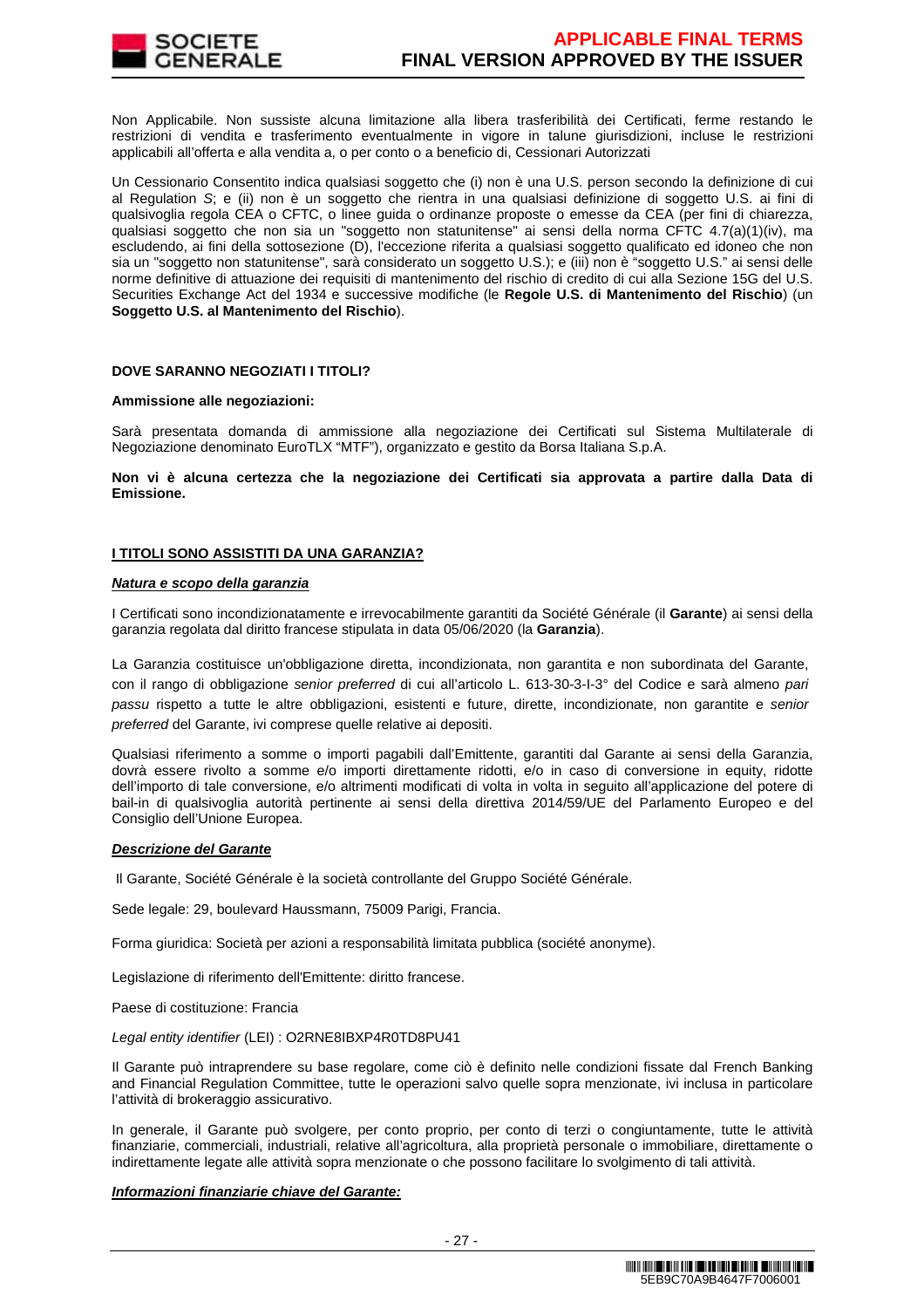

### **Conto economico**

|                                                                                                                                                         | 9 mesi 2019<br>revisione) | 19<br>mesi<br>(non soggetto a  (non soggetto a  (soggetto<br>revisione) | 2018 31.12.2018<br>revisione) | 31.12.2017<br>all(soggetto<br>a<br>revisione) |
|---------------------------------------------------------------------------------------------------------------------------------------------------------|---------------------------|-------------------------------------------------------------------------|-------------------------------|-----------------------------------------------|
| Reddito netto da interessi (o<br>equivalente)                                                                                                           | N/A                       | N/A                                                                     | 11 019                        | 10 416                                        |
| Reddito netto da fee e commissioni                                                                                                                      | N/A                       | N/A                                                                     | 5 5 2 4                       | 6823                                          |
| Perdita netta da riduzione durevole di<br>valore delle attività finanziarie                                                                             | (907)                     | (642)                                                                   | (1005)                        | 918                                           |
| Reddito netto da trading                                                                                                                                | N/A                       | N/A                                                                     | 5 1 8 9                       | 5826                                          |
| Misura della performance finanziaria<br>utilizzata dall'emittente nel bilancio<br>quale l'utile operativo                                               | 5 2 3 4                   | 5805                                                                    | 7 2 7 4                       | 6 1 1 6                                       |
| Utile o perdita netta (per il bilancio<br>consolidato utile o perdita netta<br>attribuibile ai possessori di strumenti<br>di capitale della capogruppo) | 2 5 9 4                   | 3 4 3 6                                                                 | 3864                          | 2806                                          |

### **Stato patrimoniale**

|                                                                                                                                                       | 9 mesi 2019<br>(non<br>soggetto<br>al<br>revisione) | 9 mesi 2018<br>(non<br>soggetto a<br>revisione) | 31.12.2018<br>(soggetto<br>a<br>revisione) | 31.12.2017<br>(soggetto<br>a<br>revisione) | #Valore<br>∣risultante dal più∣<br>recente<br>processo<br>revisione<br>∣di<br>el<br>valutazione<br>prudenziale<br>(SREP) |
|-------------------------------------------------------------------------------------------------------------------------------------------------------|-----------------------------------------------------|-------------------------------------------------|--------------------------------------------|--------------------------------------------|--------------------------------------------------------------------------------------------------------------------------|
| Totale attività                                                                                                                                       | 1 4 1 1 , 1                                         | 1 303,8                                         | 1 309,4                                    | 1 275,1                                    | N/A                                                                                                                      |
| Debiti senior                                                                                                                                         | 129,9                                               | 114,0                                           | 116,3                                      | 103,2                                      | N/A                                                                                                                      |
| Debiti subordinati                                                                                                                                    | 14,9                                                | 13,1                                            | 13,3                                       | 13,6                                       | N/A                                                                                                                      |
| Prestiti e crediti dalla<br>clientela                                                                                                                 | 445,0                                               | 433,8                                           | 447,3                                      | 425,2                                      | N/A                                                                                                                      |
| Depositi dalla clientela                                                                                                                              | 415,0                                               | 411,4                                           | 416,8                                      | 410,6                                      | N/A                                                                                                                      |
| <b>Totale capitale</b>                                                                                                                                | 63,7                                                | 61,3                                            | 61,0                                       | 59,3                                       | N/A                                                                                                                      |
| Prestiti non performing<br>(sulla base di importo netto<br>iscritto in bilancio / prestiti e<br>crediti)                                              | 16,9                                                | 19,0                                            | 18,0                                       | 20,9                                       | N/A                                                                                                                      |
| <b>Rapporto di Common Equity</b><br>Tier 1 capital (CET1) (o altro<br>rapporto di capitale di<br>adeguatezza prudenziale a<br>seconda dell'emissione) | 12.5%                                               | 11,2%                                           | 10.9%                                      | 11,4%                                      | 10,02% **                                                                                                                |
| Rapporto di capitale totale                                                                                                                           | 18,5%                                               | 16,9%                                           | 16,5%                                      | 17,0%                                      | N/A                                                                                                                      |
| Rapporto di leva calcolato<br>secondo il quadro<br>regolamentare applicabile                                                                          | 4,4%                                                | 4,1%                                            | 4,2%                                       | 4,3%                                       | N/A                                                                                                                      |

\* Comunicato stampa dell' 11 dicembre 2019 "INFORMATIVA SUI REQUISITI DI CAPITALE REGOLAMENTARE DAL 1 GENNAIO 2020"

\*\*Considerando i buffers regolamentari combinati, il livello del rapporto CET1 che attiverebbe il meccanismo dell'Importo Massimo Distribuibile sarebbe pari a 10,02% al 1 gennaio 2020 (includendo 0,27% di buffers anticiclici).

# **Rischi chiave specifici del garante**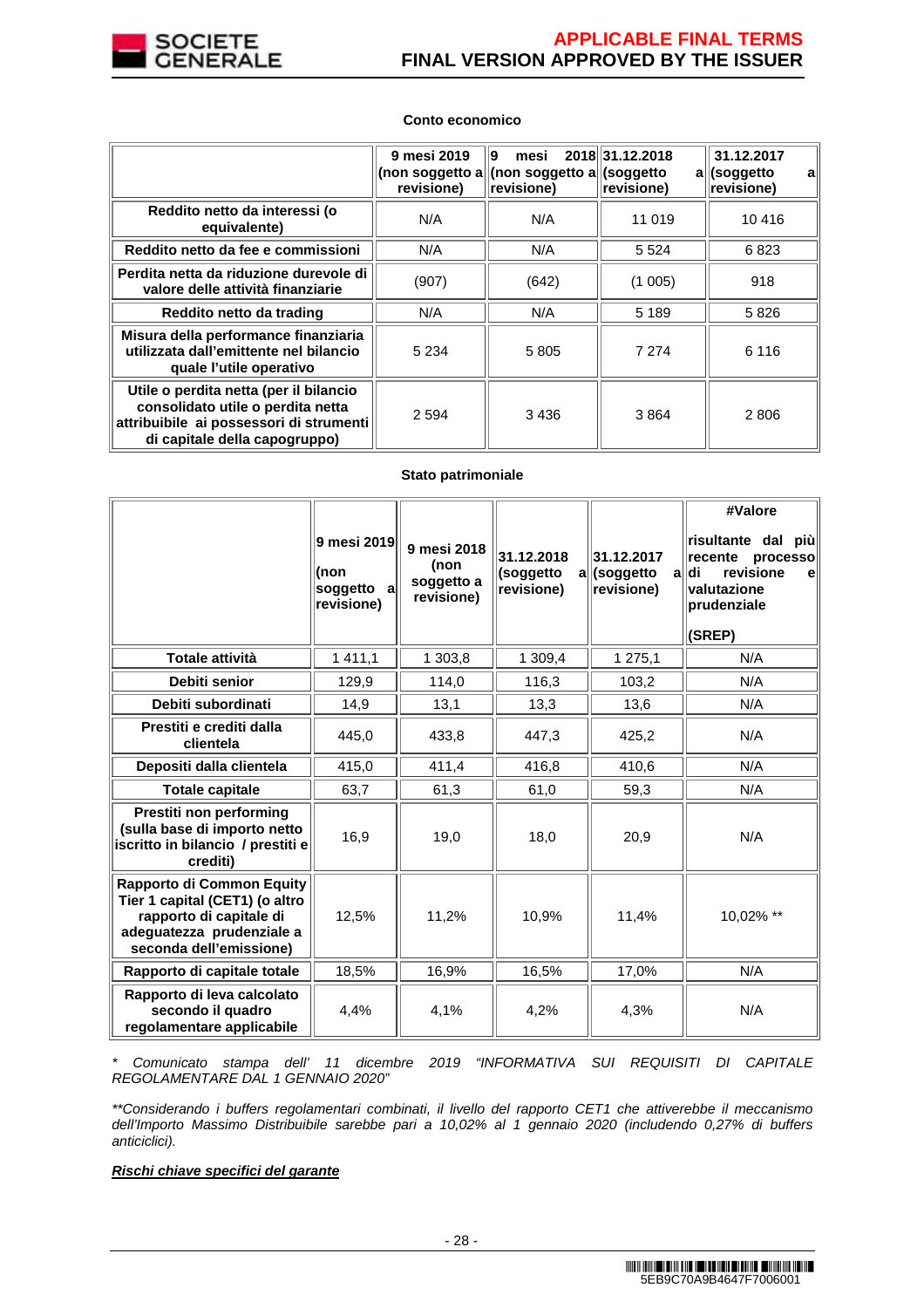

Considerando che Société Générale è garante e controparte delle operazioni di copertura dell'Emittente, gli investitori sono essenzialmente esposti al rischio di credito di Société Générale e non hanno ricorso nei confronti dell'Emittente in caso di inadempimento dell'Emittente.

### **QUALI SONO I RISCHI CHIAVE SPECIFICI DEI TITOLI?**

La vendita dei Certificati prima della prevista data di scadenza determinerà la perdita della protezione totale dell'importo investito**.**

Benché sia oggetto di impegni di market making, la liquidità del prodotto può essere influenzata dal verificarsi di circostanze eccezionali che potrebbero rendere difficile vendere il prodotto o comunque ad un prezzo che produce la perdita totale o parziale dell'importo investito.

I Certificati possono essere rimborsati anticipatamente automaticamente quando il livello del(i) Sottostante(i) raggiungono un certo livello. Gli Investori non beneficeranno della performance del(i) Sottostante(i) successivamente a tal evento.

Il valore di mercato dei Certificati dipende dall'evoluzione dei parametri di mercato al momento dell'uscita (livello dei prezzi dei Sottostanti, tassi di interesse, volatilità e credit spreads) e può pertanto comportare un rischio di perdita totale o parziale dell'importo inizialmente investito

Il verificarsi di eventi non legati al Sottostante (quali la modifica di previsioni di legge, inclusa la normativa fiscale, eventi di forza maggiore) possono determinare il rimborso anticipato dei Certificati e quindi la perdita totale o parziale dell'importo investito.

Il verificarsi di eventi relativi al Sottostante ovvero a operazioni di copertura può determinare la necessità di rettifiche, de-indicizzazioni, sostituzione del Sottostante, e di conseguenza a perdite del capitale investito, anche in caso di prodotti a capitale protetto.

Se la valuta di riferimento delle attività principali dell'investitore è diversa da quella del prodotto, l'investitore è esposto al rischio di cambio, in particolare in caso di controlli sul cambio, che potrebbero ridurre l'importo investito.

Le modalità con cui lo sponsor dell'Indice applica le regole di calcolo dell'Indice relativamente al calcolo, la modifica della composizione dell'Indice e il recepimento degli eventi che impattano sui suoi componenti possono avere un impatto sul valore dell'indice e quindi sul valore dei Certificati.

Gli investitori sono esposti al rischio legato alla capacità operativa e alla esperienza dello Sponsor dell'Indice ad assicurare il calcolo e il mantenimento dell'indice sulla base della metodologia di calcolo in vigore durante la vita dei Certificati.

### **SEZIONE D – INFORMAZIONI CHIAVE SULL'OFFERTA AL PUBBLICO DEI TITOLI E/O SULL'AMMISSIONE ALLE NEGOZIAZIONI SU DI UN MERCATO REGOLAMENTATO**

# **IN BASE A QUALI CONDIZIONI E ORIZZONTE TEMPORALE POSSO INVESTIRE IN QUESTI TITOLI?**

### **DESCRIZIONE DELLE MODALITÀ DELL'OFFERTA:**

### **Giurisdizione dell'offerta al pubblico non esente:** Italia

**Periodo di Offerta:** Dal 07 luglio 2020 (incluso) alle 09:00 CET (Central European Time) al 28 luglio 2020 (incluso), alle 16:00 CET, salvo chiusura anticipata del Periodo di Offerta, come descritto di seguito.

I Certificati verranno collocati:

(a) all'interno dei locali del Collocatorie (presso le sedi e le filiali);

(b) mediante offerta fuori sede ai sensi dell'articolo 30 e dell'articolo 31 del d.lgs 24 febbraio 1998 n. 58 come successivamente modificato (il "Testo Unico della Finanza") dal 07 luglio 2020 alle 9.00 CET al 23 luglio 2020 (incluso), alle 16.00 CET; e

(c) mediante tecniche di comunicazione a distanza ai sensi dell'articolo 32 del TUF dal 07 luglio 2020 alle 9.00 CET al 16 luglio 2020 (incluso), alle 16.00 CET,

salvo chiusura anticipata del Periodo d'Offerta come descritto di seguito.

Il Collocatore che intende collocare i Certificati attraverso l'offerta fuori sede ai sensi dell'articolo 30 del Testo Unico della Finanza raccoglieranno i Moduli di adesione - invece che direttamente presso le loro filiali e uffici attraverso consulenti finanziari abilitati all'offerta fuori sede ai sensi dell'articolo 31 del Testo Unico della Finanza.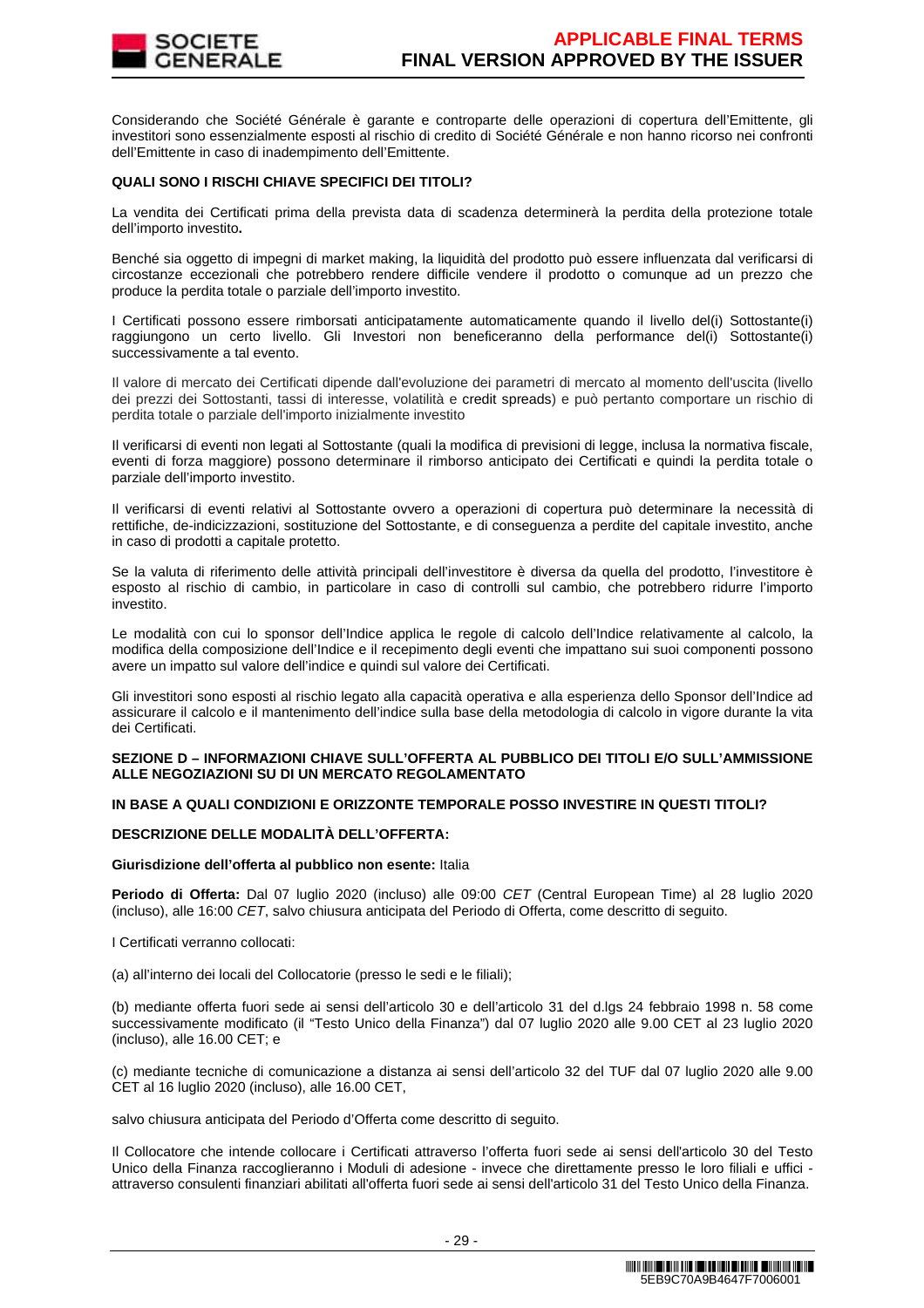

Ai sensi dell'articolo 30, comma 6, del Testo Unico della Finanza, la validità e l'efficacia dei contratti sottoscritti tramite Offerta Fuori Sede è sospesa per un periodo di 7 (sette) giorni dalla data di sottoscrizione del Modulo di Adesione da parte del relativo investitore.

Entro tale periodo gli investitori possono comunicare al Collocatore il loro recesso, senza dover pagare alcun costo o commissione.

I Certificati verranno anche offerti mediante tecniche di comunicazione a distanza ai sensi dell'articolo 32 del Testo Unico della Finanza (ad esempio attraverso le piattaforme di trading online dei Collocatori e/o mediante ordini telefonici). In tale caso gli investitori possono acquistare i Certificati via internet e/o via telefono, dopo essere stati identificati dal Collocatore, secondo le procedure stabilite dal Collocatore. Ai sensi dell'articolo 67 duodecies del d.lgs n. 206/2005 come successivamente modificato (il "Codice del Consumo"), la validità e l'efficacia dei contratti sottoscritti mediante tecniche di comunicazione a distanza sono sospese per un periodo di 14 (quattordici) giorni dalla data di sottoscrizione. Entro tale periodo gli investitori possono comunicare al Collocatore il loro recesso senza alcun costo o commissione.

**Prezzo di Offerta:** I Certificati saranno offerti al Prezzo di Emissione, una parte del quale, pari al massimo al 4,00%, è costituita dalla commissione di distribuzione dovuta in via anticipata dal Garante a Deutsche Bank SpA, Piazza del Calendario, 3, 20126 Milano (il **Collocatore**).

### **Condizioni a cui è soggetta l'offerta:**

L'offerta dei Certificati è subordinata alla loro emissione e a qualunque condizione aggiuntiva contenuta nei termini generali di attività degli intermediari finanziari, dagli stessi notificate agli investitori.

L'Emittente si riserva il diritto di chiudere il Periodo di Offerta prima della scadenza inizialmente stabilita per qualunque motivo.

L'Emittente si riserva il diritto di ritirare l'offerta e annullare l'emissione dei Certificati per qualunque motivo e in un qualsiasi momento alla Data di Emissione o precedentemente alla stessa. Resta inteso che qualora un potenziale investitore abbia richiesto la sottoscrizione e l'Emittente eserciti tale diritto, tale potenziale investitore non avrà alcun diritto di sottoscrivere o acquistare altrimenti i Certificati.

In ogni caso, l'avviso agli investitori relativo alla chiusura anticipata o al ritiro, a seconda dei casi, sarà pubblicato sul sito web dell'Emittente (http://prospectus.socgen.com).

La validità dell'offerta è soggetta al rilascio dell'autorizzazione alla negoziazione sull'EuroTLX da parte di Borsa Italiana S.p.A. entro e non oltre il giorno immediatamente precedente alla Data di Emissione; diversamente, l'offerta deve considerarsi ritirata e l'emissione annullata. L'Emittente s'impegna a presentare per tempo la relativa domanda a Borsa Italiana S.p.A., al fine di consentire a Borsa Italiana S.p.A. di prendere una decisione, in base ai suoi regolamenti, entro il giorno immediatamente precedente alla Data di Emissione.

**Prezzo di Emissione:** EUR 100 per Certificato di Denominazione Specificata di EUR 100

### **Stima delle spese totali relative all'emissione o all'offerta, includendo la stima di eventuali spese applicate all'investitore dall'Emittente o dall'offerente:**

I costi di entrata impliciti nel Prezzo di Emissione applicati all'investitore dall'Emittente o dall'Offerente sono pari al 6,24%. I costi di entrata e i potenziali costi ricorrenti e le potenziali penali di uscita anticipata possono avere un impatto sul rendimento che l'investitore può ottenere dall'investimento.

**Piano di distribuzione:** Il prodotto è destinato ad investitori al dettaglio e sarà offerto in Italia

# **CHI è L'OFFERENTE E/O IL SOGGETTO CHE CHIEDE L'AMMISSIONE ALLE NEGOZIAZIONI ?**

Societe Generale in quanto Dealer

Tour Société Générale - 17 Cours Valmy

92987 Paris La Défense Cedex, France

Sede legale : 29, boulevard Haussmann, 75009 Paris, France.

Forma giuridica: Società per azioni a responsabilità limitata pubblica (société anonyme).